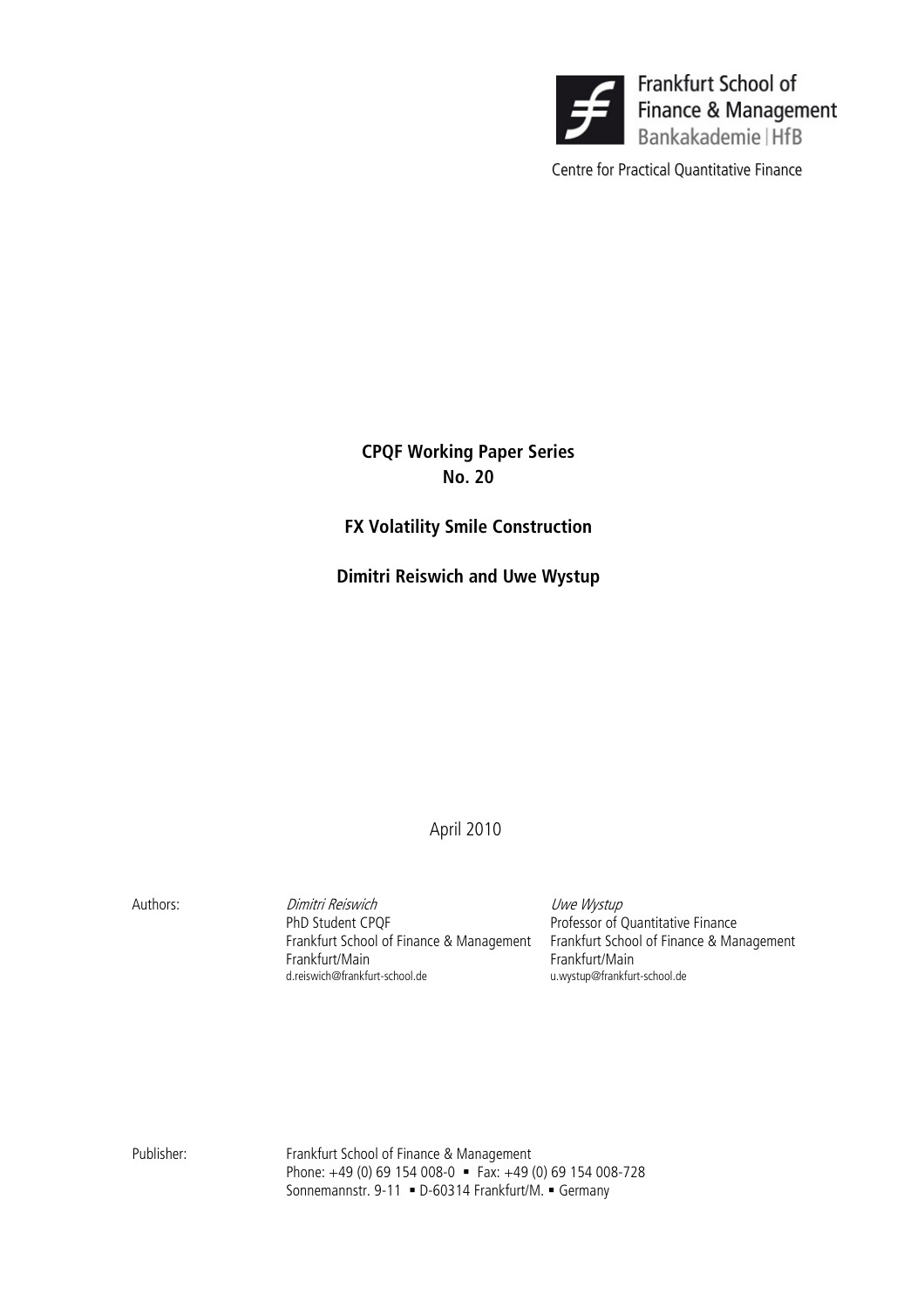# FX Volatility Smile Construction

Dimitri Reiswich, Uwe Wystup

Version 1: September, 8th 2009

Version 2: March, 20th 2010

Abstract The foreign exchange options market is one of the largest and most liquid OTC derivative markets in the world. Surprisingly, very little is known in the academic literature about the construction of the most important object in this market: The implied volatility smile. The smile construction procedure and the volatility quoting mechanisms are FX specific and differ significantly from other markets. We give a detailed overview of these quoting mechanisms and introduce the resulting smile construction problem. Furthermore, we provide a new formula which can be used for an efficient and robust FX smile construction.

*Keywords: FX Quotations, FX Smile Construction, Risk Reversal, Butterfly, Strangle, Delta Conventions, Malz Formula*

Dimitri Reiswich

Uwe Wystup

Frankfurt School of Finance & Management, Centre for Practical Quantitative Finance, e-mail: <d.reiswich@frankfurt-school.de>

Frankfurt School of Finance & Management, Centre for Practical Quantitative Finance, e-mail: <uwe.wystup@mathfinance.com>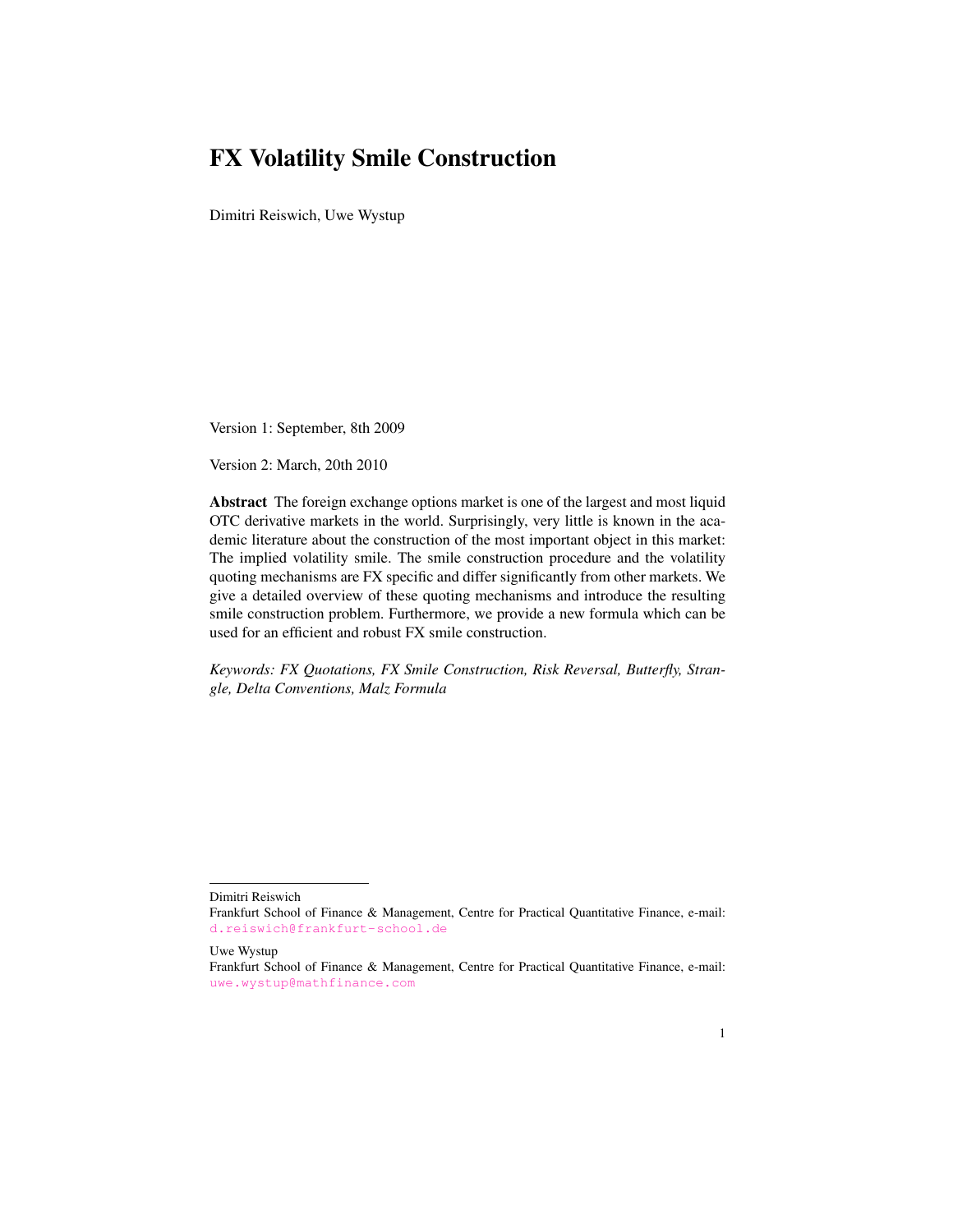# 1 Delta– and ATM–Conventions in FX-Markets

# *1.1 Introduction*

It is common market practice to summarize the information of the vanilla options market in the volatility smile table which includes Black-Scholes implied volatilities for different maturities and moneyness levels. The degree of moneyness of an option can be represented by the strike or any linear or non-linear transformation of the strike (forward-moneyness, log-moneyness, delta). The implied volatility as a function of moneyness for a fixed time to maturity is generally referred to as the smile. The volatility smile is the crucial object in pricing and risk management procedures since it is used to price vanilla, as well as exotic option books. Market participants entering the FX OTC derivative market are confronted with the fact that the volatility smile is usually not directly observable in the market. This is in opposite to the equity market, where strike-price or strike-volatility pairs can be observed. In foreign exchange OTC derivative markets it is common to publish currency pair specific risk reversal  $\sigma_{RR}$ , strangle  $\sigma_{STR}$  and at-the-money volatility  $\sigma_{ATM}$  quotes as given in the market sample in [Table](#page-2-0) [1.](#page-2-0) These quotes can be used to construct a

<span id="page-2-0"></span>Table 1: FX Market data for a maturity of 1 month, as of January, 20th 2009

|                        | EURUSD    | <b>USDJPY</b> |
|------------------------|-----------|---------------|
| $\sigma_{ATM}$         | 21.6215\% | 21.00%        |
| $\sigma_{\mathit{RR}}$ | $-0.5\%$  | $-5.3\%$      |
| $\sigma_{STR}$         | 0.7375%   | 0.184%        |

complete volatility smile from which one can extract the volatility for any strike. In the next section we will introduce the basic FX terminology which is necessary to understand the following sections. We will then explain the market implied information for quotes such as those given in [Table](#page-2-0) [1.](#page-2-0) Finally, we will propose an implied volatility function which accounts for this information.

# *1.2 Spot, Forward and Vanilla Options*

### FX Spot Rate *S<sup>t</sup>*

The FX spot rate  $S_t$  =FOR-DOM represents the number of units of domestic currency needed to buy one unit of foreign currency at time *t*. For example, EUR-USD= 1.3900 means that one EUR is worth 1.3900 USD. In this case, EUR is the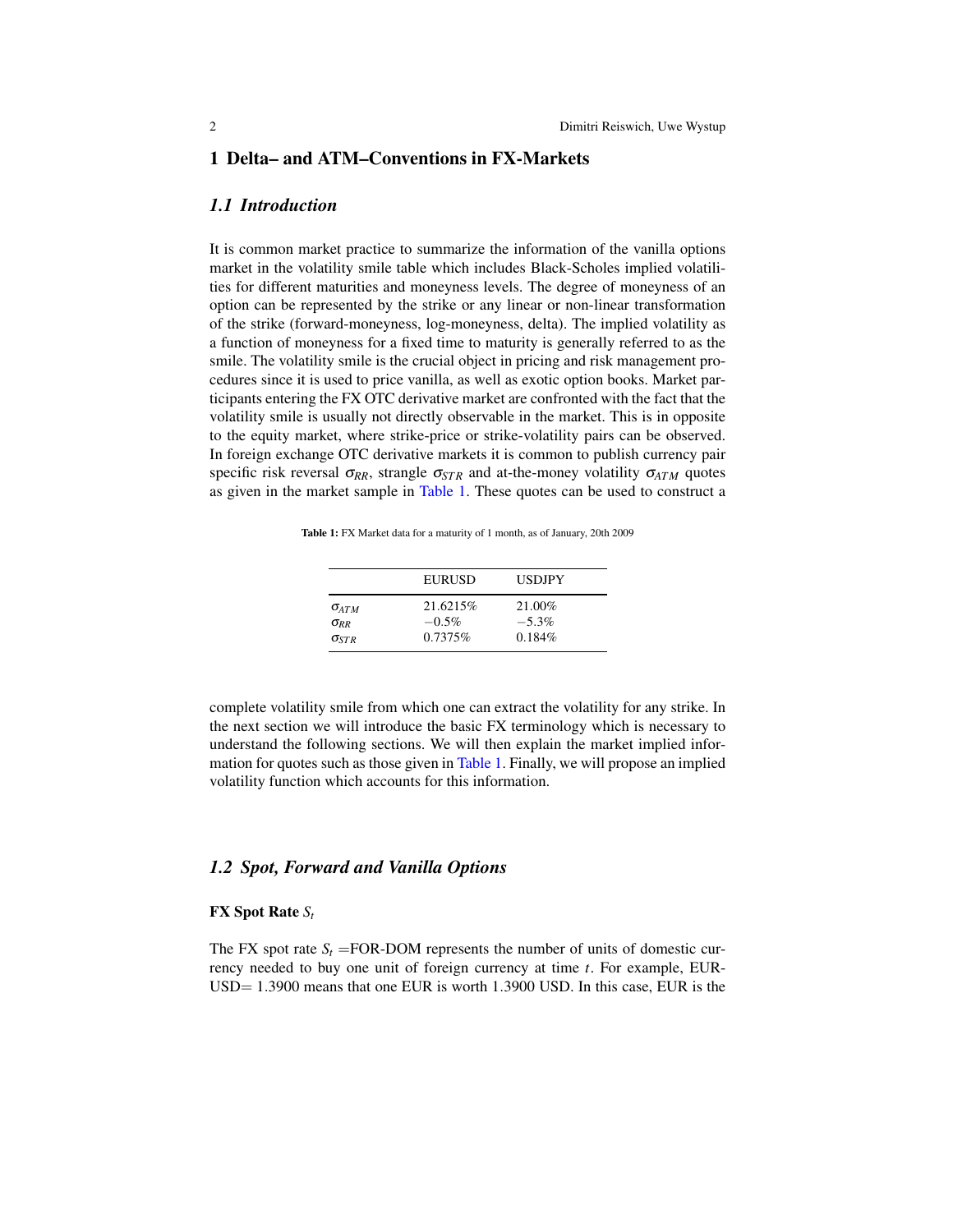foreign currency and USD is the domestic one. The EUR-USD= 1.3900 quote is equivalent to USD-EUR 0.7194. A notional of *N* units of foreign currency is equal to  $NS<sub>t</sub>$  units of domestic currency (see also [Wystup](#page-32-0) [\(2006\)](#page-32-0)). The term "domestic" does *not* refer to any geographical region. The domestic currency is also referred to as the numeraire currency (see [Castagna](#page-32-1) [\(2010\)](#page-32-1)).

# **FX Outright Forward Rate**  $f(t, T)$

By far the most popular and liquid hedge contract for a corporate treasurer is the outright forward contract. This contract trades at time *t* at zero cost and leads to an exchange of notionals at time *T* at the pre-specified outright forward rate  $f(t,T)$ . At time *T*, the foreign notional amount *N* would be exchanged against an amount of  $Nf(t,T)$  domestic currency units. The outright forward is related to the FX spot rate via the spot-rates parity

<span id="page-3-1"></span>
$$
f(t,T) = S_t \cdot e^{(r_d - r_f)\tau} \,, \tag{1}
$$

where

*rf* is the foreign interest rate (continuously compounded),

- $r_d$  is the domestic interest rate (continuously compounded),
- $\tau$  is the time to maturity, equal to  $T t$ .

# FX Forward Value

At inception an outright forward contract has a value of zero. Thereafter, when markets move, the value of the forward contract is no longer zero but is worth

$$
v_f(t,T) = e^{-r_d \tau} (f(t,T) - K) = S_t e^{-r_f \tau} - K e^{-r_d \tau}
$$
 (2)

for a pre-specified exchange rate *K*. This is the forward contract value in domestic currency units, marked to the market at time *t*.

## FX Vanilla Options

In foreign exchange markets options are usually physically settled, i.e. the buyer of a EUR vanilla call (USD Put) receives a EUR notional amount *N* and pays  $N \times K$ USD, where  $K$  is the strike. The value of such a vanilla contract is computed with the standard Black-Scholes formula

<span id="page-3-0"></span>
$$
\nu(S_t, K, \sigma, \phi) = \nu(S_t, r_d, r_f, K, \sigma, t, T, \phi)
$$
  
= 
$$
\phi[e^{-r_f \tau} S_t N(\phi d_+) - e^{-r_d \tau} K N(\phi d_-)]
$$
 (3)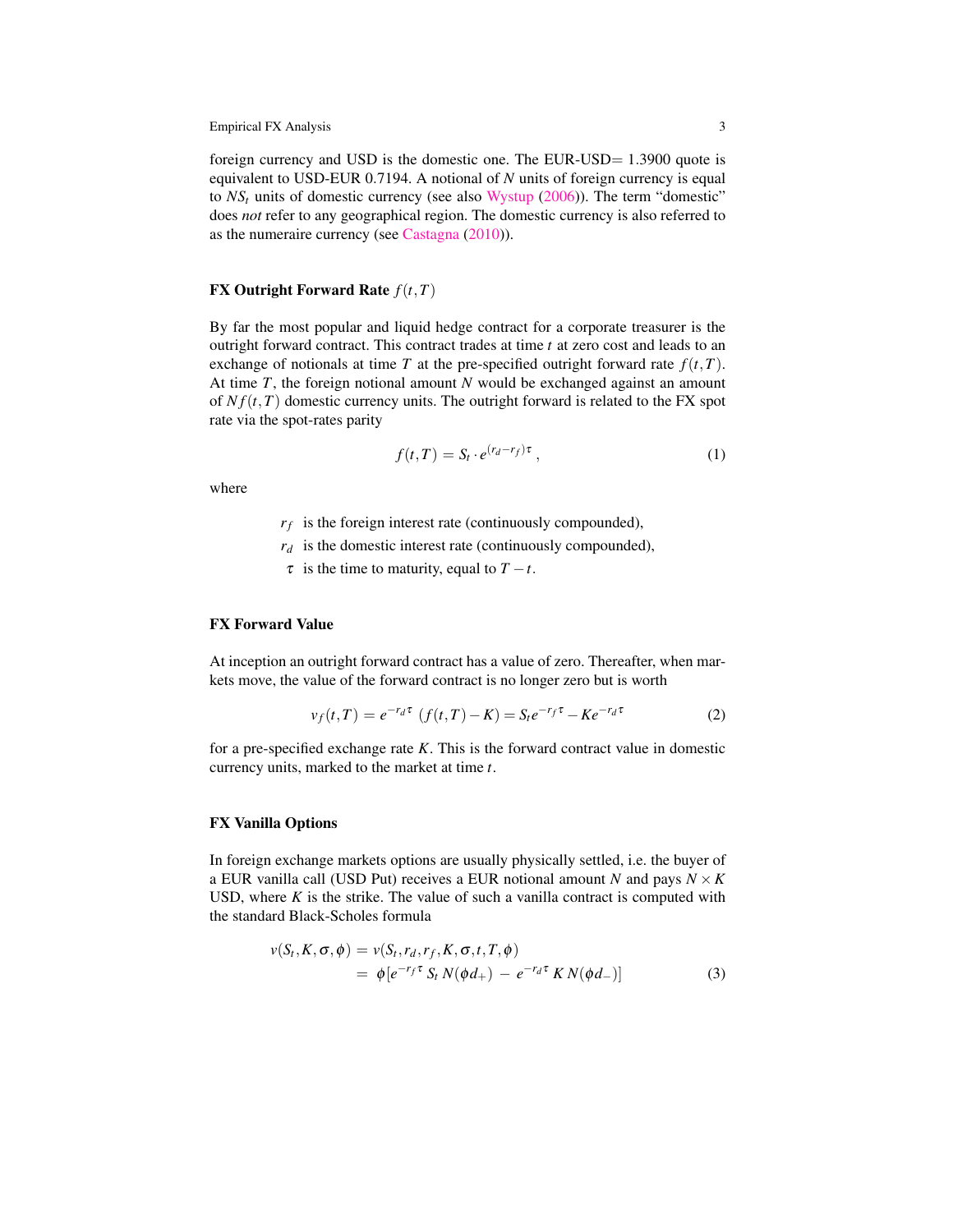$$
= \phi e^{-r_d \tau} [f(t,T) N(\phi d_+) - K N(\phi d_-)],
$$

where

$$
d_{\pm} = \frac{\ln\left(\frac{f(t,T)}{K}\right) \pm \frac{1}{2}\sigma^2 \tau}{\sigma\sqrt{\tau}}
$$

*K* : strike of the FX option, σ : Black-Scholes volatility,

 $\phi = +1$  for a call ,  $\phi = -1$  for a put,

 $N(x)$ : cumulative normal distribution function.

We may drop some of the variables of the function *v* depending on context. The Black-Scholes formula renders a value *v* in domestic currency. An equivalent value of the position in foreign currency is  $v/S_t$ . The accounting currency (the currency in which the option values are measured) is also called the premium currency. The notional is the amount of currency which the holder of an option is entitled to exchange. The value formula applies by default to one unit of foreign notional (corresponding to one share of stock in equity markets), with a value in units of domestic currency. An example which illustrates these terms follows. Consider a EUR-USD call with a spot of  $S_0 = 1.3900$ , a strike of  $K = 1.3500$  and a price of 0.1024 USD. If a notional of 1,000,000 EUR is specified, the holder of the option will receive 1,000,000 EUR and pay 1,350,000 USD at maturity and the option's current price is 102,400 USD (73,669 EUR).

## *1.3 Delta Types*

The delta of an option is the percentage of the foreign notional one must buy when selling the option to hold a hedged position (equivalent to buying stock). For instance, a delta of  $0.35 = 35\%$  indicates buying 35% of the foreign notional to deltahedge a short option. In foreign exchange markets we distinguish the cases *spot delta* for a hedge in the spot market and *forward delta* for a hedge in the FX forward market. Furthermore, the standard delta is a quantity in percent of foreign currency. The actual hedge quantity must be changed if the premium is paid in foreign currency, which would be equivalent to paying for stock options in shares of stock. We call this type of delta the *premium-adjusted delta*. In the previous example the value of an option with a notional of 1,000,000 EUR was calculated as 73,669 EUR. Assuming a short position with a delta of 60% means, that buying 600,000 EUR is necessary to hedge. However the final hedge quantity will be 526,331 EUR which is the delta quantity reduced by the received premium in EUR. Consequently, the premium-adjusted delta would be 52.63%. The following sections will introduce the formulas for the different delta types. A detailed introduction on at-the-money and delta conventions which we used as an orientation can be found in [Beier and Renner](#page-31-0) [\(2010\)](#page-31-0). Related work, which is worth reading and describes the standard conven-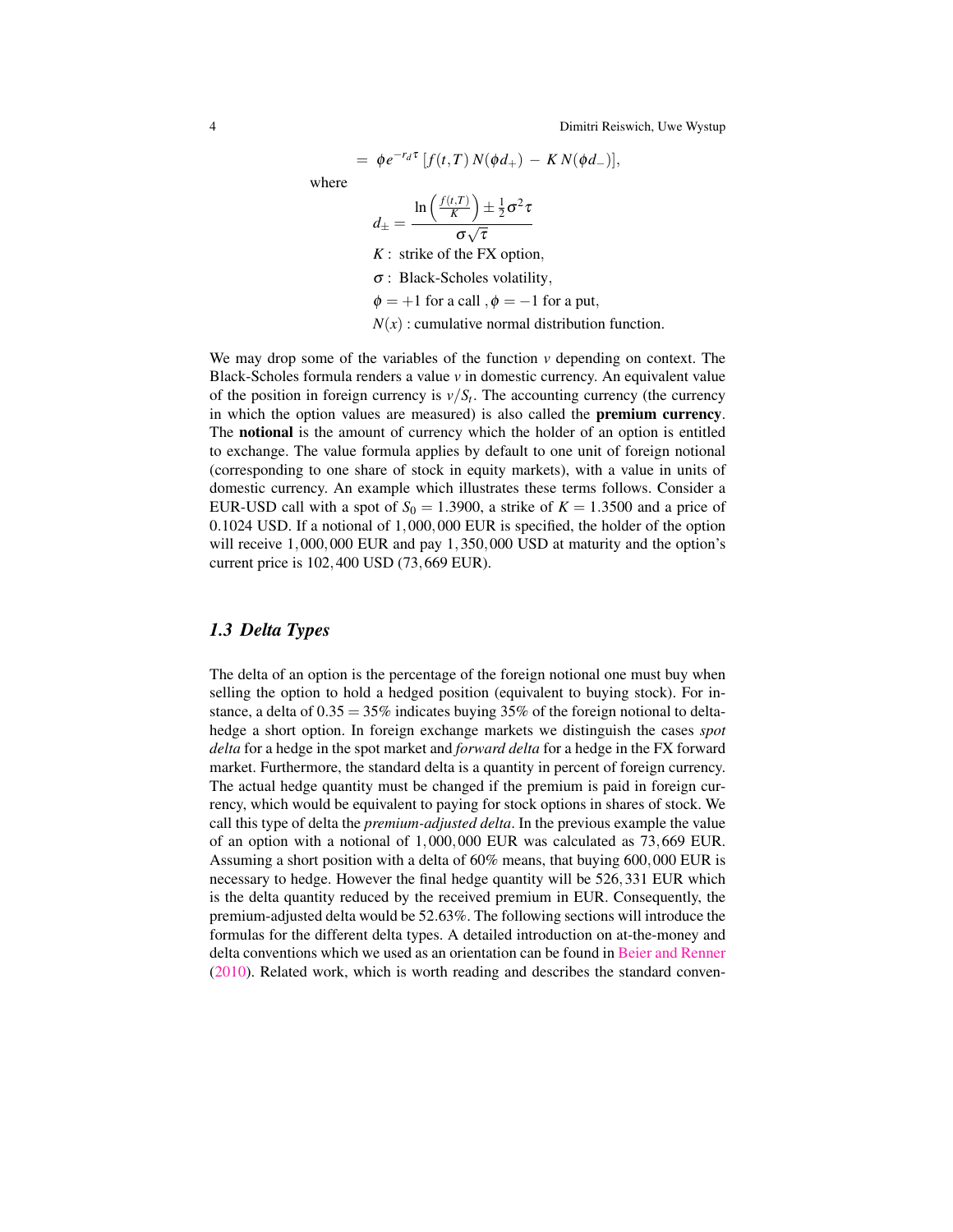tions can also be found in [Beneder and Elkenbracht-Huizing](#page-32-2) [\(2003\)](#page-32-2), [Bossens et al.](#page-32-3) [\(2009\)](#page-32-3), [Castagna](#page-32-1) [\(2010\)](#page-32-1), [Clark](#page-32-4) [\(forthcoming\)](#page-32-4).

#### Unadjusted Deltas

#### *Spot Delta*

The sensitivity of the vanilla option with respect to the spot rate  $S_t$  is given as

$$
\Delta_S(K,\sigma,\phi) \stackrel{\Delta}{=} \frac{\partial v}{\partial S} = v_S. \tag{4}
$$

Standard calculus yields

$$
\Delta_S(K,\sigma,\phi) = \phi e^{-r_f \tau} N(\phi d_+),\tag{5}
$$

Put-call delta parity: 
$$
\Delta_S(K, \sigma, +1) - \Delta_S(K, \sigma, -1) = e^{-r_f \tau}
$$
. (6)

In equity markets, one would buy  $\Delta$ <sub>S</sub> units of the stock to hedge a short vanilla option position. In FX markets, this is equivalent to buying ∆*<sup>S</sup>* times the foreign notional *N*. This is equivalent to selling of  $\Delta_S \times N \times S_t$  units of domestic currency. Note that the absolute value of delta is a number between zero and a discount factor  $e^{-r_f\tau}$  < 100%. Therefore, 50% is not the center value for the delta range.

### *Forward Delta*

An alternative to the spot hedge is a hedge with a forward contract. The number of forward contracts one would buy in this case differs from the number of units in a spot hedge. The forward-hedge ratio is given by

$$
\Delta_f(K,\sigma,\phi) \stackrel{\Delta}{=} \frac{\partial v}{\partial v_f} = \frac{\partial v}{\partial S} \frac{\partial S}{\partial v_f} = \frac{\partial v}{\partial S} \left(\frac{\partial v_f}{\partial S}\right)^{-1} = \phi N(\phi d_+), \quad (7)
$$

Put-call delta parity: 
$$
\Delta_f(K, \sigma, +1) - \Delta_f(K, \sigma, -1) = 100\%
$$
. (8)

In the hedge, one would enter  $\Delta_f \times N$  forward contracts to forward-hedge a short vanilla option position. The forward delta is often used in FX options smile tables, because of the fact that the delta of a call and the (absolute value of the) delta of the corresponding put add up to 100%, i.e. a 25-delta call must have the same volatility as a 75-delta put. This symmetry only works for forward deltas.

#### Premium Adjusted Deltas

#### *Premium-Adjusted Spot Delta*

The premium-adjusted spot delta takes care of the correction induced by payment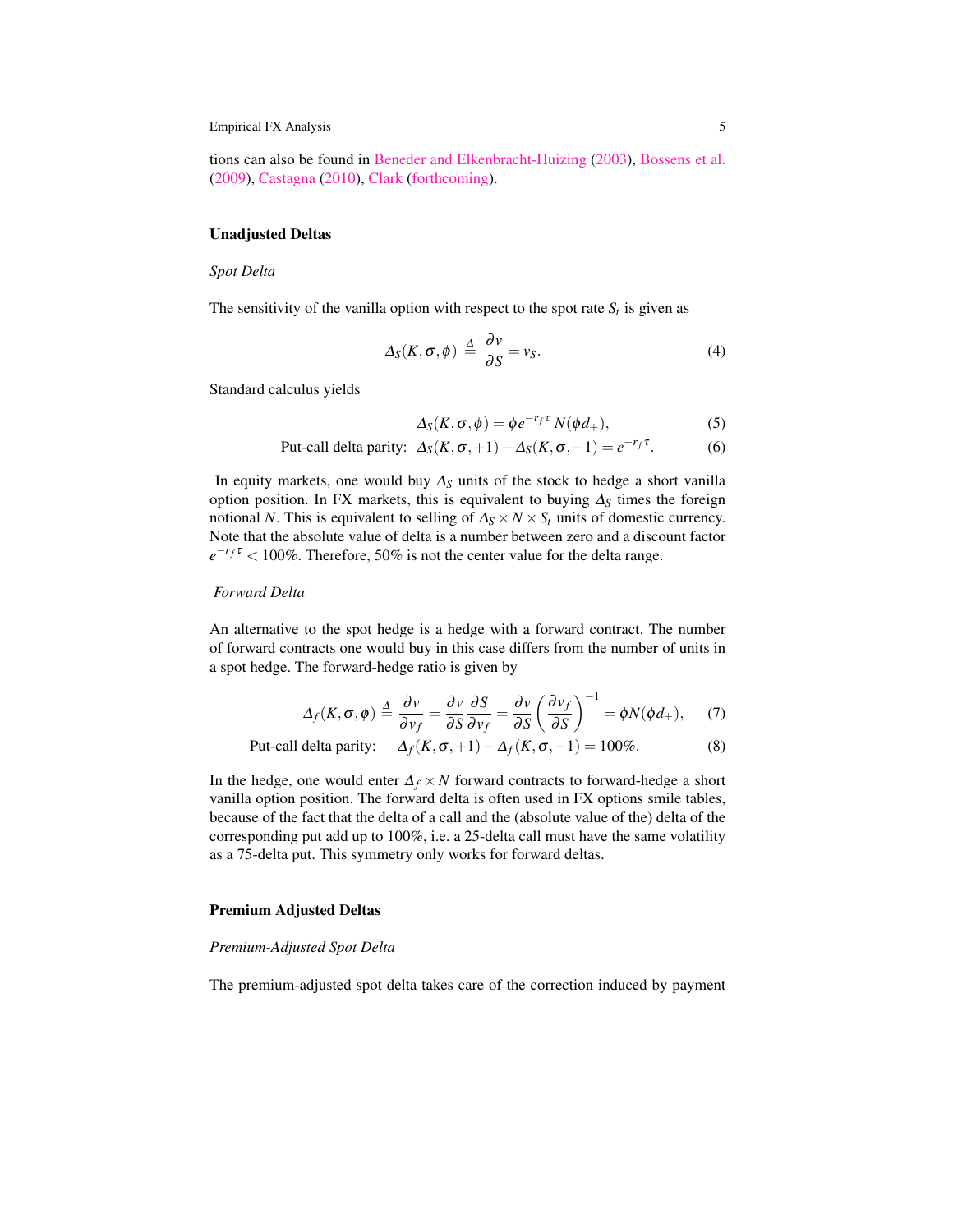of the premium in foreign currency, which is the amount by which the delta hedge in foreign currency has to be corrected. The delta can be represented as

<span id="page-6-0"></span>
$$
\Delta_{S,pa} \stackrel{\Delta}{=} \Delta_S - \frac{v}{S}.\tag{9}
$$

In this hedge scenario, one would buy  $N(\Delta_S - \frac{v}{S_t})$  foreign currency units to hedge a short vanilla position. The equivalent number of domestic currency units to sell is  $N(S_t\Delta_S - v)$ . To quantify the hedge in domestic currency we need to flip around the quotation and compute the *dual delta*

$$
\frac{\partial \frac{v}{S} \text{ in FOR}}{\partial \frac{1}{S} \text{ in FOR per DOM}} = \text{DOM to buy}
$$
\n
$$
= \frac{\partial \frac{v}{S}}{\partial S} \cdot \frac{\partial S}{\partial \frac{1}{S}}
$$
\n
$$
= \frac{Sv_S - v}{S^2} \cdot \left(\frac{\partial \frac{1}{S}}{\partial S}\right)^{-1} = \frac{Sv_S - v}{S^2} \cdot \left(-\frac{1}{S^2}\right)^{-1}
$$
\n
$$
= -(Sv_S - v) \text{ DOM to buy} = Sv_S - v \text{ DOM to sell} = v_S - \frac{v}{S} \text{ FOR to buy},
$$

which confirms the definition of the premium-adjusted delta in [Equation \(9\).](#page-6-0) We find

$$
\Delta_{S,pa}(K,\sigma,\phi) = \phi e^{-r_f \tau} \frac{K}{f} N(\phi d_-), \qquad (10)
$$

Put-call delta parity:  $\Delta_{S,pa}(K,\sigma,+1) - \Delta_{S,pa}(K,\sigma,-1) = e^{-r_f \tau} \frac{K}{f}$  $\frac{1}{f}$ . (11)

Note that

$$
\phi e^{-r_f \tau} \frac{K}{f} N(\phi d_{-}) = \text{FOR to buy per 1 FOR}
$$
  
\n
$$
\phi e^{-r_d \tau} K N(\phi d_{-}) = \text{DOM to sell per 1 FOR}
$$
  
\n
$$
-\phi e^{-r_d \tau} K N(\phi d_{-}) = \text{DOM to buy per 1 FOR}
$$
  
\n
$$
-\phi e^{-r_d \tau} N(\phi d_{-}) = \text{DOM to buy per 1 DOM}
$$
  
\n
$$
= v_K = \text{the dual delta},
$$

which is the strike-coefficient in the Black-Scholes Formula [\(3\).](#page-3-0) It is now apparent that this can also be interpreted as a delta, the spot delta in reverse quotation DOM-FOR. For the premium-adjusted delta the relationship strike versus delta is not injective: for a given delta there might exist more than one corresponding strike. This is shown in [Figure \(1\).](#page-7-0)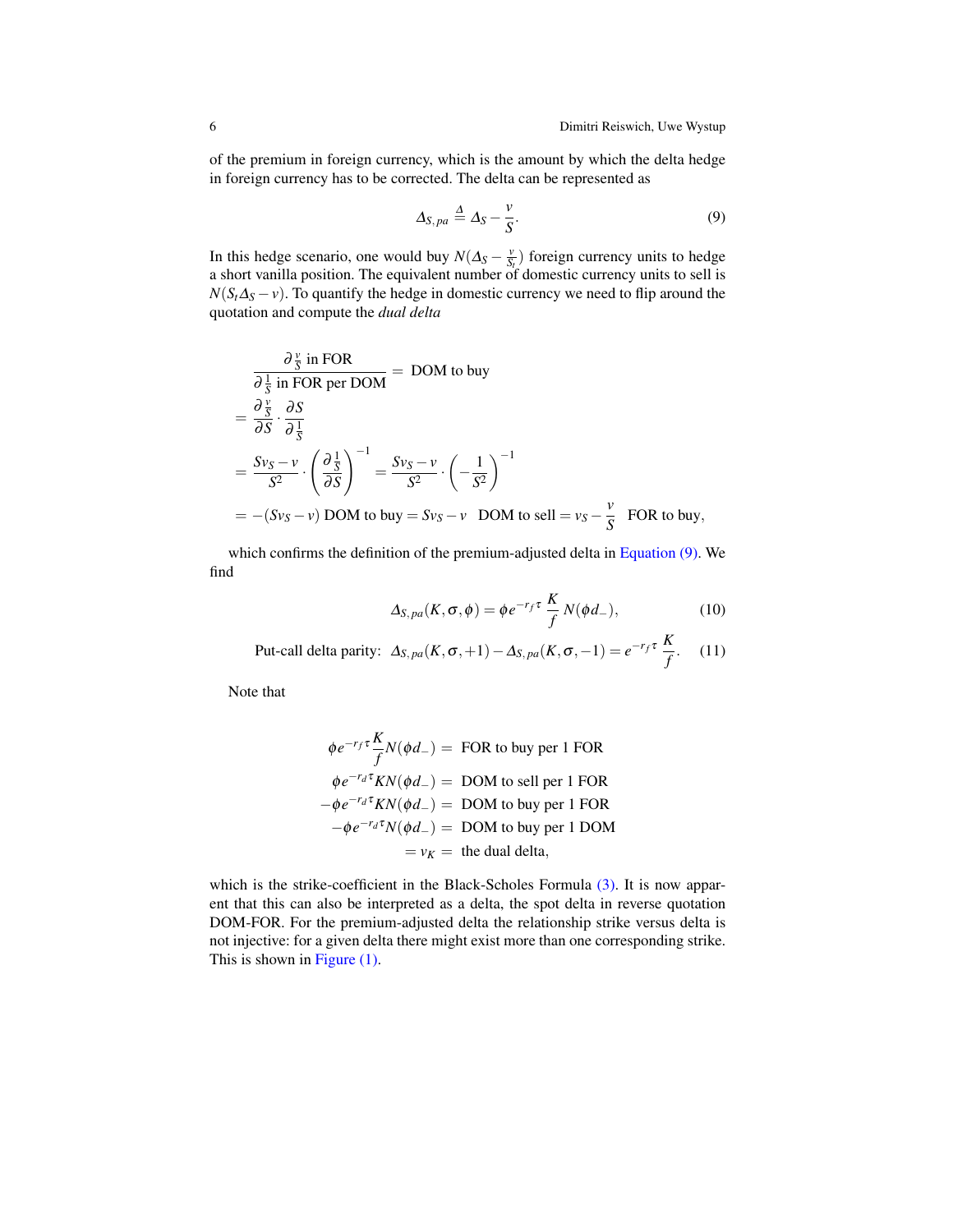*Premium-Adjusted Forward Delta*

<span id="page-7-0"></span>

Fig. 1: Premium-adjusted and standard call (left chart) and put (right chart) spot delta,  $S_t = 100$ ,  $\tau = 1.0$ ,  $r_d = 0.03$ ,  $r_f = 0.0, \sigma = 0.2.$ 

As in the case of a spot delta, a premium payment in foreign currency leads to an adjustment of the forward delta. The resulting hedge quantity is given by

$$
\Delta_{f,pa}(K,\sigma,\phi) = \phi \frac{K}{f} N(\phi d_-),\tag{12}
$$

Put-call delta parity: 
$$
\Delta_{f,pa}(K, \sigma, +1) - \Delta_{f,pa}(K, \sigma, -1) = \frac{K}{f}
$$
. (13)

Note again that the premium-adjusted forward delta of a call is not a monotone function of the strike.

#### Delta Conventions for Selected Currency Pairs

This section is based on Ian Clark's summary of current FX market conventions (see [Clark](#page-32-4) [\(forthcoming\)](#page-32-4)). The question which of the deltas is used in practice cannot be answered systematically. Both, spot and forward deltas are used, depending on which product is used to hedge. Generally, forward hedges are popular to capture rates risk besides the spot risk. So naturally, forward hedges come up for delta-onesimilar products or for long-term options. In practice, the immediate hedge executed is generally the spot-hedge, because it has to be done instantaneously with the option trade. At a later time the trader can change the spot hedge to a forward hedge using a zero-cost FX swap.

Forward delta conventions are normally used to specify implied volatilities because of the symmetry of put and call deltas adding up to 100%. Using forward deltas as a quotation standard often depends on the time to expiry *T* and the presence of an emerging market currency in the currency pair. If the currency pair does contain an emerging market currency, forward deltas are the market default. If the currency pair contains only currencies from the OECD economies (USD, EUR, JPY,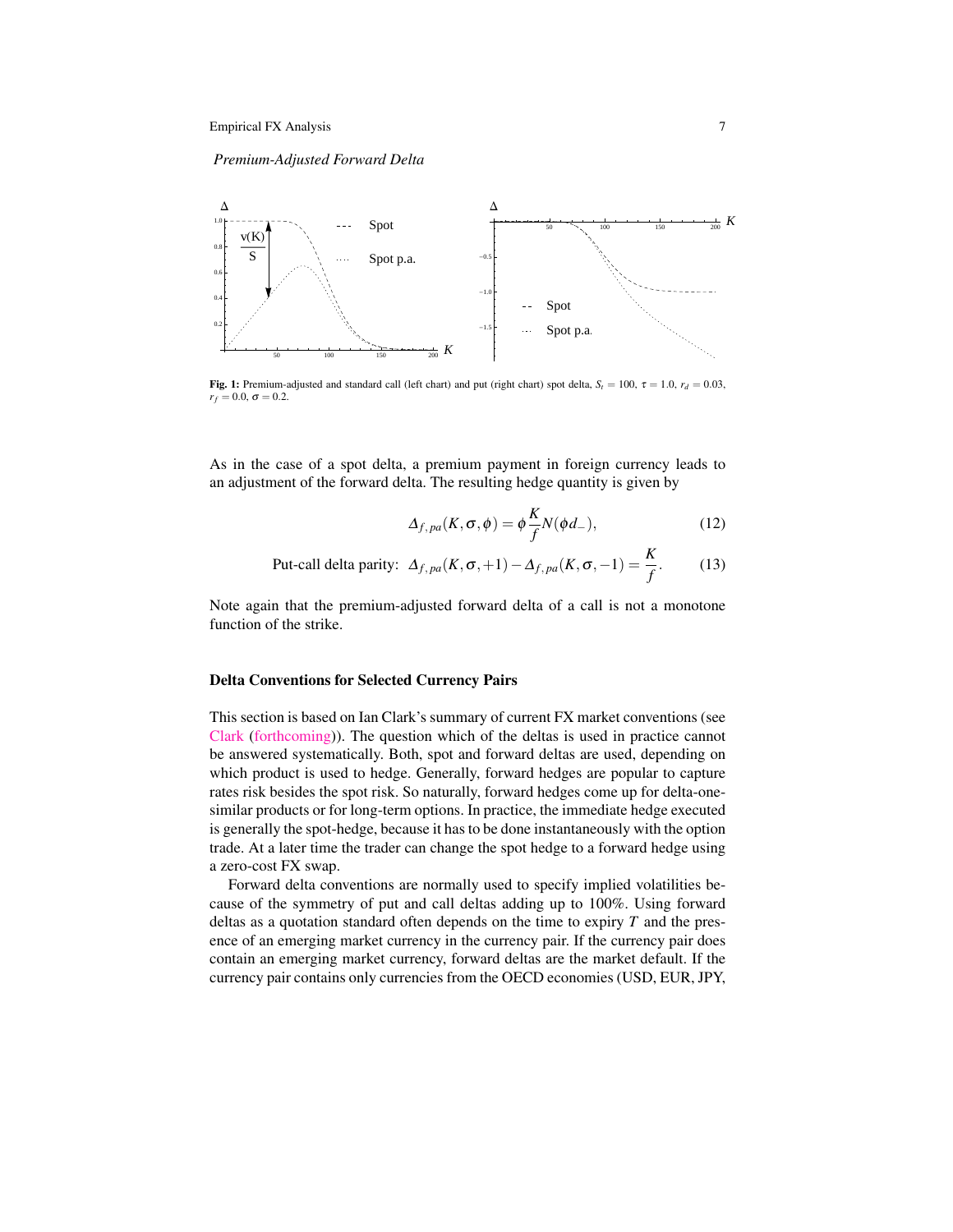GBP, AUD, NZD, CAD, CHF, NOK, SEK, DKK), and does not include ISK, TRY, MXN, CZK, KRW, HUF, PLN, ZAR or SGD, then spot deltas are used out to and including 1Y. For all longer dated tenors forward deltas are used. An example: the NZD-JPY uses spot deltas for maturities below 1 year and forward deltas for maturities above 1 year. However, for the CZK-JPY currency pair forward deltas are used in the volatility smile quotation(see [Clark](#page-32-4) [\(forthcoming\)](#page-32-4)). The premium-adjusted delta as a default is used for options in currency pairs whose premium currency is FOR. We provide examples in [Table](#page-8-0) [2.](#page-8-0) The market standard is to take the more

<span id="page-8-0"></span>Table 2: Selected currency pairs and their default premium currency determining the delta type. Source: [Clark](#page-32-4) [\(forth](#page-32-4)[coming\)](#page-32-4)

|                | Currency Pair Premium Currency | Delta Convention |
|----------------|--------------------------------|------------------|
| <b>EUR-USD</b> | USD                            | regular          |
| USD-JPY        | USD                            | premium-adjusted |
| <b>EUR-JPY</b> | EUR                            | premium-adjusted |
| <b>USD-CHF</b> | USD                            | premium-adjusted |
| <b>EUR-CHF</b> | <b>EUR</b>                     | premium-adjusted |
| <b>GBP-USD</b> | USD                            | regular          |
| <b>EUR-GBP</b> | EUR                            | premium-adjusted |
| <b>AUD-USD</b> | USD                            | regular          |
| <b>AUD-JPY</b> | AUD                            | premium-adjusted |
| USD-CAD        | USD                            | premium-adjusted |
| <b>USD-BRL</b> | USD                            | premium-adjusted |
| <b>USD-MXN</b> | USD                            | premium-adjusted |

commonly traded currency as the premium currency. However, this does not apply to the JPY. Virtually all currency pairs involving the USD will have the USD as the premium currency of the contract. Similarly, contracts on a currency pair including the EUR - and not the USD - will be denoted in EUR. A basic premium currency hierarchy is given as [\(Clark](#page-32-4) [\(forthcoming\)](#page-32-4))

$$
USD \succ EUR \succ GBP \succ AND \succ NZD \succ CAD \succ CHF
$$
  
\n
$$
\succ \text{NOK,SEK,DKK}
$$
  
\n
$$
\succ CZK,PLN,TRY,MXN \succ JPY \succ ...
$$
 (14)

Exceptions may occur, so in case of doubt it is advisable to check.

# *1.4 At-The-Money Definitions*

Defining *at-the-money (ATM)* is by far not as obvious as one might think when first studying options. It is the attempt to specify the middle of the spot distribution in various senses. We can think of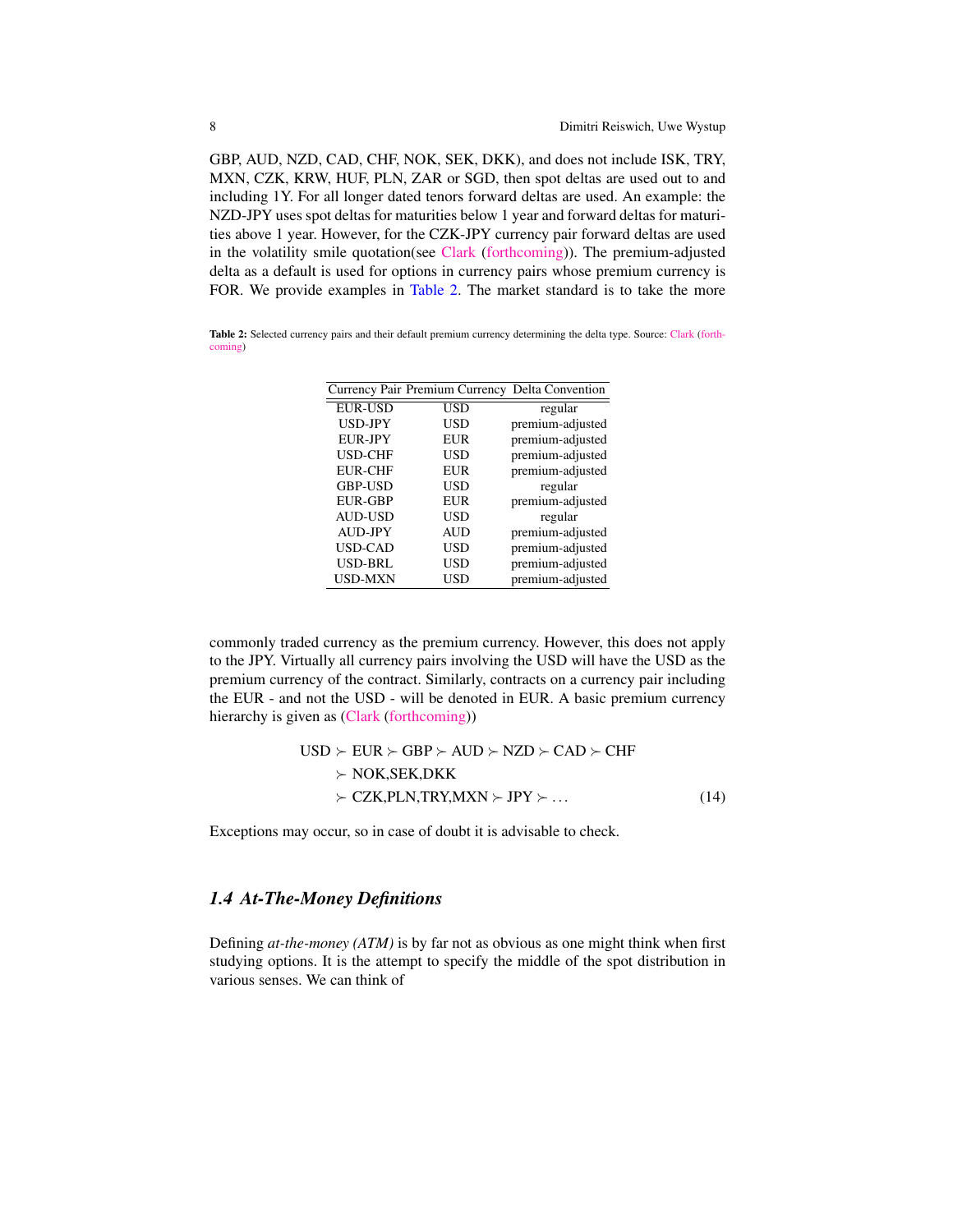| ATM-spot $K = S_0$ |                                         |
|--------------------|-----------------------------------------|
| ATM-fwd $K = f$    |                                         |
| ATM-value-neutral  | K such that call value $=$ put value    |
| $ATM-A-neutral$    | K such that call delta $=$ - put delta. |

In addition to that, the notion of ATM involving delta will have sub-categories depending on which delta convention is used. ATM-spot is often used in beginners' text books or on term sheets for retail investors, because the majority of market participants is familiar with it. ATM-fwd takes into account that the risk-neutral expectation of the future spot is the forward price  $(1)$ , which is a natural way of specifying the "middle". It is very common for currency pairs with a large interest rate differential (emerging markets) or long maturity. ATM-value-neutral is equivalent to ATM-fwd because of the put-call parity. Choosing the strike in the ATM-deltaneutral sense ensures that a straddle with this strike has a zero spot exposure which accounts for the traders' vega-hedging needs. This ATM convention is considered as the default ATM notion for short-dated FX options. We summarize the various at-the-money definitions and the relations between all relevant quantities in [Table](#page-9-0) [3.](#page-9-0)

|                      | $ATM \Delta$ -neutral Strike ATM fwd Strike ATM $\Delta$ -neutral Delta |                                                            | ATM fwd Delta                                                 |
|----------------------|-------------------------------------------------------------------------|------------------------------------------------------------|---------------------------------------------------------------|
| Spot Delta           | $\int e^{\frac{1}{2}\sigma^2\tau}$                                      | $rac{1}{2}$ $\phi e^{-r_f \tau}$                           | $\phi e^{-r_f \tau} N(\phi \frac{1}{2} \sigma \sqrt{\tau})$   |
| <b>Forward Delta</b> | $\int e^{\frac{1}{2}\sigma^2\tau}$                                      | $rac{1}{2}\phi$                                            | $\phi N(\phi \frac{1}{2} \sigma \sqrt{\tau})$                 |
| Spot Delta p.a.      | $f e^{-\frac{1}{2}\sigma^2 \tau}$                                       | $\frac{1}{2}\phi e^{-r_f\tau}e^{-\frac{1}{2}\sigma^2\tau}$ | $\oint e^{-r_f \tau} N(-\phi \frac{1}{2} \sigma \sqrt{\tau})$ |
| Forward Delta p.a.   | $f e^{-\frac{1}{2}\sigma^2 \tau}$                                       | $\frac{1}{2}$ $\phi e^{-\frac{1}{2}\sigma^2 \tau}$         | $\phi N(-\phi \frac{1}{2}\sigma \sqrt{\tau})$                 |

<span id="page-9-0"></span>Table 3: ATM Strike values and delta values for the different delta conventions. Source: [Beier and Renner](#page-31-0) [\(2010\)](#page-31-0)

# <span id="page-9-1"></span>*1.5 Delta–Strike Conversion*

Professional FX market participants have adapted specific quoting mechanisms which differ significantly from other markets. While it is common in equity markets to quote strike-volatility or strike-price pairs, this is usually not the case in FX markets. Many customers on the buy-side receive implied volatility-delta pairs from their market data provider. This data is usually the result of a suitable calibration and transformation output. The calibration is based on data which has the type shown in Table [1.](#page-2-0) The market participant is then confronted with the task to transform volatility-delta to strike-price pairs respecting FX specific at-the-money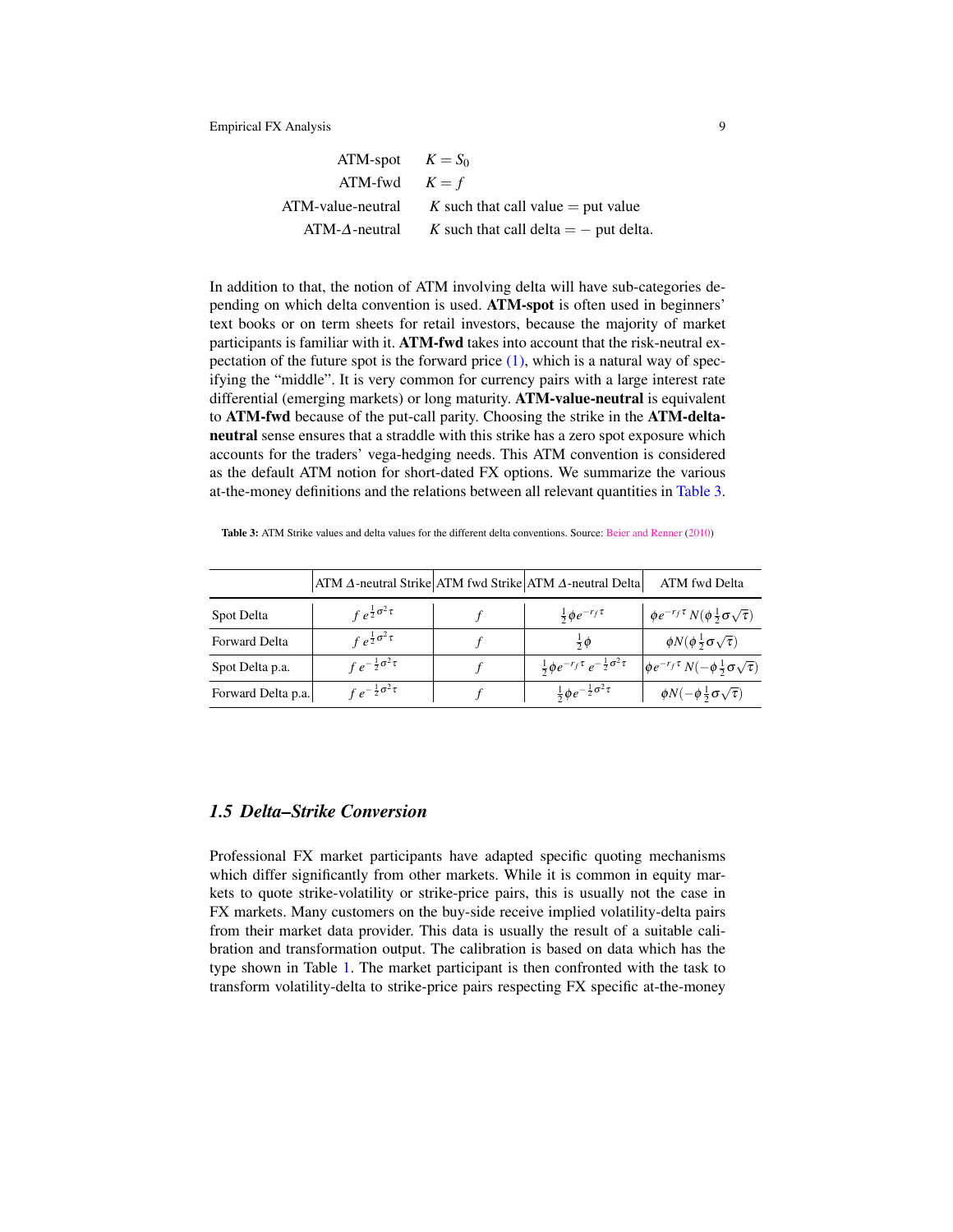and delta definitions. This section will outline the algorithms which can be used to that end. For a given spot delta  $\Delta_S$  and the corresponding volatility  $\sigma$  the strike can be retrieved with √

$$
K = f e^{-\phi N^{-1} (\phi e^{r} f^{\tau} \Delta_S) \sigma \sqrt{\tau} + \frac{1}{2} \sigma^2 \tau}.
$$
 (15)

The equivalent forward delta version is

<span id="page-10-1"></span>
$$
K = f e^{-\phi N^{-1}(\phi \Delta_f) \sigma \sqrt{\tau} + \frac{1}{2} \sigma^2 \tau}.
$$
 (16)

#### *Conversion of a Premium-Adjusted Forward Delta to Strike*

For a premium-adjusted forward delta the relationship between delta and strike

<span id="page-10-2"></span>
$$
\Delta_{f,pa}(K,\sigma,\phi) = \phi \frac{K}{f} N(\phi d_-) = \phi \frac{K}{f} N \left( \phi \frac{\ln \left( \frac{f}{K} \right) - \frac{1}{2} \sigma^2 \tau}{\sigma \sqrt{\tau}} \right),
$$

can not be solved for the strike in closed form. A numerical procedure has to be used. This is straightforward for the put delta because the put delta is monotone in strike. This is not the case for the premium-adjusted call delta, as illustrated in [Figure \(1\).](#page-7-0) Here, two strikes can be obtained for a given premium-adjusted call delta (for example for  $\Delta_{S,pa} = 0.2$ ). It is common to search for strikes corresponding to deltas which are on the right hand side of the delta maximum. This is illustrated as a shadowed area in the left chart of [Figure \(2\).](#page-10-0)

<span id="page-10-0"></span>

**Fig. 2:** Strike region for given premium-adjusted delta.  $S_t = 100$ 

Consequently, we recommend to use Brent's root searcher (see [Brent](#page-32-5) [\(2002\)](#page-32-5)) to search for  $K \in [K_{min}, K_{max}]$ . The right limit  $K_{max}$  can be chosen as the strike corresponding to the non premium-adjusted delta, since the premium-adjusted delta for a strike *K* is always smaller than the simple delta corresponding to the same strike. For example, if we are looking for a strike corresponding to a premium-adjusted forward delta of 0.20, we can choose *Kmax* to be the strike corresponding to a simple forward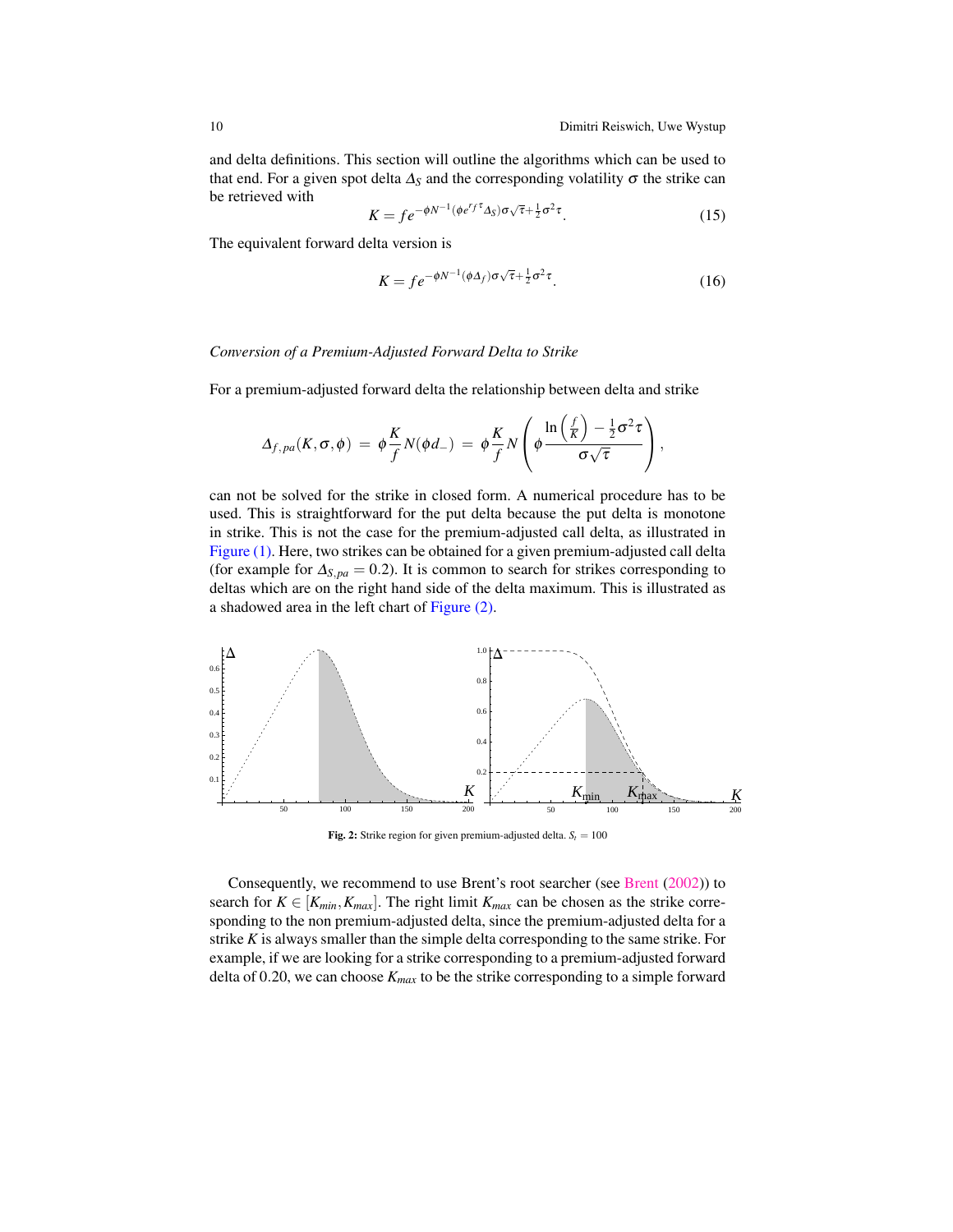delta of 0.20. The last strike can be calculated analytically using [Equation \(16\).](#page-10-1) It is easy to see that the premium-adjusted delta is always below the non-premiumadjusted one. This follows from

$$
\Delta_S(K, \sigma, \phi) - \Delta_{S,pa}(K, \sigma, \phi) = e^{-r_f \tau} \phi N(\phi d_+) - \phi e^{-r_f \tau} \frac{K}{f} N(\phi d_-) \ge 0
$$
  

$$
\Leftrightarrow \phi f N(\phi d_+) - \phi K N(\phi d_-) \ge 0.
$$

Discounting the last inequality yields the Black-Scholes formula, which is always positive. The maximum for both, the premium-adjusted spot and premium-adjusted forward delta, is given implicitly by the equation

$$
\sigma\sqrt{\tau}N(d_{-})=n(d_{-}),
$$

with  $n(x)$  being the normal density at *x*. One can solve this implicit equation numerically for  $K_{min}$  and then use Brent's method to search for the strike in  $[K_{min}, K_{max}]$ . The resulting interval is illustrated in the right hand side of [Figure \(2\).](#page-10-0)

# Construction of Implied Volatility Smiles

The previous section introduced the FX specific delta and ATM conventions. This knowledge is crucial to understand the volatility construction procedure in FX markets. In FX option markets it is common to use the delta to measure the degree of moneyness. Consequently, volatilities are assigned to deltas (for any delta type), rather than strikes. For example, it is common to quote the volatility for an option which has a premium-adjusted delta of 0.25. These quotes are often provided by market data vendors to their customers. However, the volatility-delta version of the smile is translated by the vendors after using the smile construction procedure discussed below. Other vendors do not provide delta-volatility quotes. In this case, the customers have to employ the smile construction procedure. Related sources covering this subject can be found in [Bossens et al.](#page-32-3) [\(2009\)](#page-32-3), [Castagna](#page-32-1) [\(2010\)](#page-32-1), [Clark](#page-32-4) [\(forthcoming\)](#page-32-4).

Unlike in other markets, the FX smile is given implicitly as a set of restrictions implied by market instruments. This is FX-specific, as other markets quote volatility versus strike directly. A consequence is that one has to employ a calibration procedure to construct a volatility vs. delta or volatility vs. strike smile. This section introduces the set of restrictions implied by market instruments and proposes a new method which allows an efficient and robust calibration.

Suppose the mapping of a strike to the corresponding implied volatility

 $K \mapsto \sigma(K)$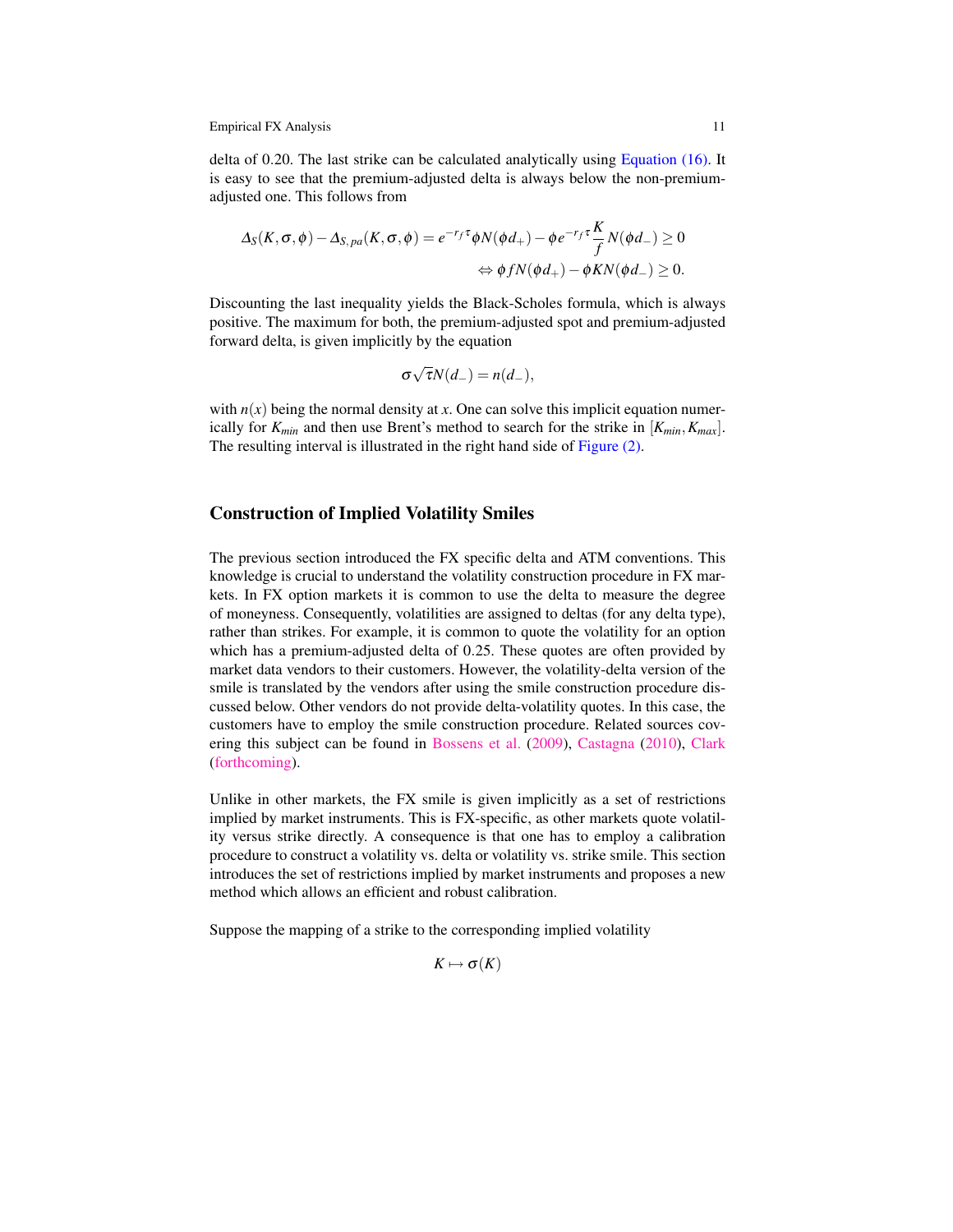is given. We will not specify  $\sigma(K)$  here but treat it as a general smile function for the moment. The crucial point in the construction of the FX volatility smile is to build  $\sigma(K)$  such that it matches the volatilities and prices implied by market quotes. The FX market uses three volatility quotes for a given delta such as  $\Delta = \pm 0.25$ <sup>[1](#page-12-0)</sup>:

- an at-the-money volatility  $\sigma_{ATM}$ ,
- a risk reversal volatility σ25−*RR*,
- a quoted strangle volatility  $\sigma_{25-S-O}$ .

<span id="page-12-1"></span>A sample of market quotes for the EURUSD and USDJPY currency pairs is given in [Table](#page-12-1) [4.](#page-12-1) Before starting the smile construction it is important to analyze the exact

|                                             | <b>EURUSD</b>                 | <b>USDJPY</b>                |
|---------------------------------------------|-------------------------------|------------------------------|
| $S_0$<br>$r_d$                              | 1.3088<br>0.3525%<br>2.0113\% | 90.68<br>0.42875%<br>0.3525% |
| $r_f$<br>$\sigma_{ATM}$<br>$\sigma_{25-RR}$ | 21.6215%<br>$-0.5\%$          | 21.00%<br>$-5.3\%$           |
| $\sigma_{25-S-O}$                           | 0.7375%                       | 0.184%                       |

Table 4: Market data for a maturity of 1 month, as of January, 20th 2009

characteristics of the quotes in [Table](#page-12-1) [4.](#page-12-1) In particular, one has to identify first

- which at-the-money convention is used,
- which delta type is used.

For example, [Figure \(3\)](#page-13-0) shows two market consistent smiles based on the EURUSD market data from [Table](#page-12-1) [4,](#page-12-1) assuming that this data refers to different deltas, a simple or premium-adjusted one. It is obvious, that the smiles can have very different shapes, in particular for out-of-the-money and in-the-money options. Misunderstanding the delta type which the market data refers to would lead to a wrong pricing of vanilla options. The quotes in the given market sample refer to a spot delta for the currency pair EURUSD and a premium-adjusted spot delta for the currency pair USDJPY. Both currency pairs use the forward delta neutral at-the-money quotation. The next subsections explain which information these quotes contain.

# *At-the-Money Volatility*

After identifying the at-the-money type, we can extract the at-the-money strike *KATM* as summarized in [Table](#page-9-0) [3.](#page-9-0) For the market sample data in [Table](#page-12-1) [4](#page-12-1) the cor-responding strikes are summarized in [Table](#page-13-1) [5.](#page-13-1) Independent of the choice of  $\sigma(K)$ ,

<span id="page-12-0"></span><sup>&</sup>lt;sup>1</sup> We will take a delta of 0.25 as an example, although any choice is possible.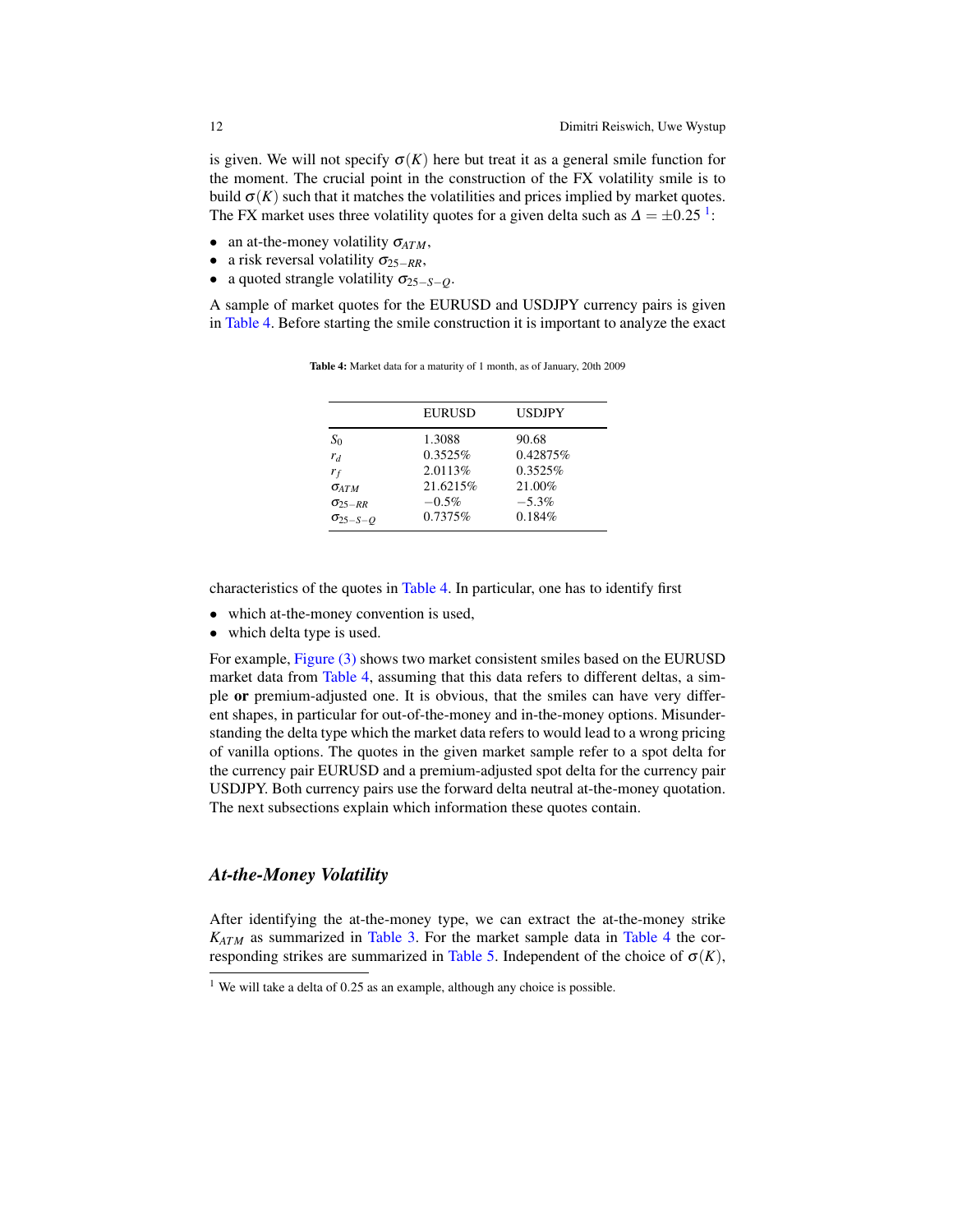<span id="page-13-0"></span>

<span id="page-13-1"></span>Fig. 3: Smile construction with EURUSD market data from [Table](#page-12-1) [4,](#page-12-1) assuming different delta types.

Table 5: At-the-money strikes for market sample

|           | EURUSD | <b>USDJPY</b> |
|-----------|--------|---------------|
| $K_{ATM}$ | 1.3096 | 90.86         |

it has to be ensured that the volatility for the at-the-money strike is  $\sigma_{ATM}$ . Consequently, the construction procedure for  $\sigma(K)$  has to guarantee that the following Equation

$$
\sigma(K_{ATM}) = \sigma_{ATM} \tag{17}
$$

holds. A market consistent smile function  $\overline{\sigma}(K)$  for the EURUSD currency pair thus has to yield

$$
\overline{\sigma}(1.3096)=21.6215\%
$$

for the market data in [Table](#page-12-1) [4.](#page-12-1) We will show later how to calibrate  $\sigma(K)$  to retrieve  $\overline{\sigma}(K)$ , so assume for the moment that the calibrated, market consistent smile function  $\overline{\sigma}(K)$  is given.

# *Risk Reversal*

The risk reversal quotation  $\sigma_{25-RR}$  is the difference between two volatilities:

- the implied volatility of a call with a delta of 0.25 and
- the implied volatility of a put with a delta of  $-0.25$ .

It measures the skewness of the smile, the extra volatility which is added to the 0.25∆ put volatility compared to a call volatility which has the same absolute delta.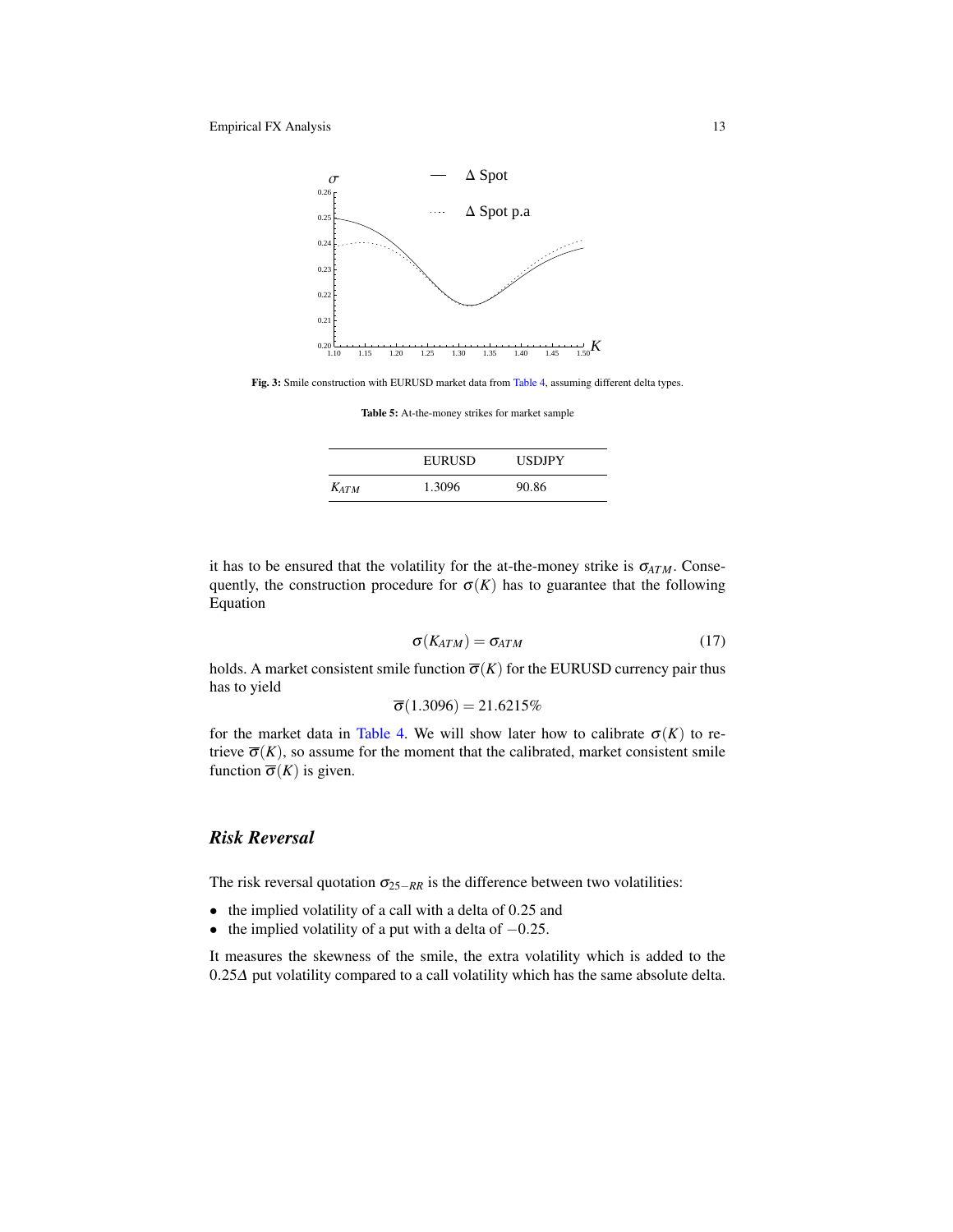Clearly, the delta type has to be specified in advance. For example, the implied volatility of a USD call JPY put with a premium-adjusted spot delta of 0.25 could be considered. Given  $\sigma(K)$ , it is possible to extract strike-volatility pairs<sup>[2](#page-14-0)</sup> for a call and a put

<span id="page-14-3"></span>
$$
\left(K_{25C},\sigma(K_{25C})\right)\qquad\left(K_{25P},\sigma(K_{25P})\right)
$$

which yield a delta of 0.25 and −0.25 respectively:

$$
\Delta (K_{25C}, \sigma(K_{25C}), 1) = 0.25
$$
  

$$
\Delta (K_{25P}, \sigma(K_{25P}), -1) = -0.25
$$

In the equation system above, ∆ denotes a general delta which has to be specified to  $\Delta_S$ ,  $\Delta_{S,pa}$  or  $\Delta_f$ ,  $\Delta_{f,pa}$ . The market consistent smile function  $\overline{\sigma}(K)$  has to match the information implied in the risk reversal. Consequently, it has to fulfill

$$
\overline{\sigma}(K_{25C}) - \overline{\sigma}(K_{25P}) = \sigma_{25-RR}.
$$
\n(18)

Examples of such 0.25  $\Delta$  strike-volatility pairs for the market data in [Table](#page-12-1) [4](#page-12-1) and a calibrated smile function  $\overline{\sigma}(K)$  are given in [Table](#page-14-1) [6.](#page-14-1)

<span id="page-14-1"></span>For the currency pair EURUSD we can calculate the difference of the  $0.25 \Delta$  call

Table 6: 0.25 ∆ strikes

EURUSD USDJPY *K*<sub>25*C*</sub> 1.3677 94.10<br> *K*<sub>25*P*</sub> 1.2530 86.51  $\begin{array}{l} K_{25P} \\ \overline{\sigma}(K_{25C}) \end{array} \qquad \qquad \begin{array}{l} 1.2530 \\ 22.1092 \% \end{array}$  $\overline{\sigma}(K_{25C})$  22.1092% 18.7693%<br>  $\overline{\sigma}(K_{25P})$  22.6092% 24.0693% σ(*K*25*P*) 22.6092% 24.0693%

and put volatilities as

$$
\overline{\sigma}(1.3677) - \overline{\sigma}(1.2530) = 22.1092\% - 22.6092\% = -0.5\%
$$

which is consistent with the risk reversal quotation in [Table](#page-12-1) [4.](#page-12-1) It can also be verified that

<span id="page-14-2"></span> $\Delta$ <sup>S</sup> (1.3677, 22.1092%, 1) = 0.25 and  $\Delta$ <sub>S</sub>(1.2530, 22.6092%, -1) = -0.25.

<span id="page-14-0"></span><sup>&</sup>lt;sup>2</sup> This can be achieved by using a standard root search algorithm.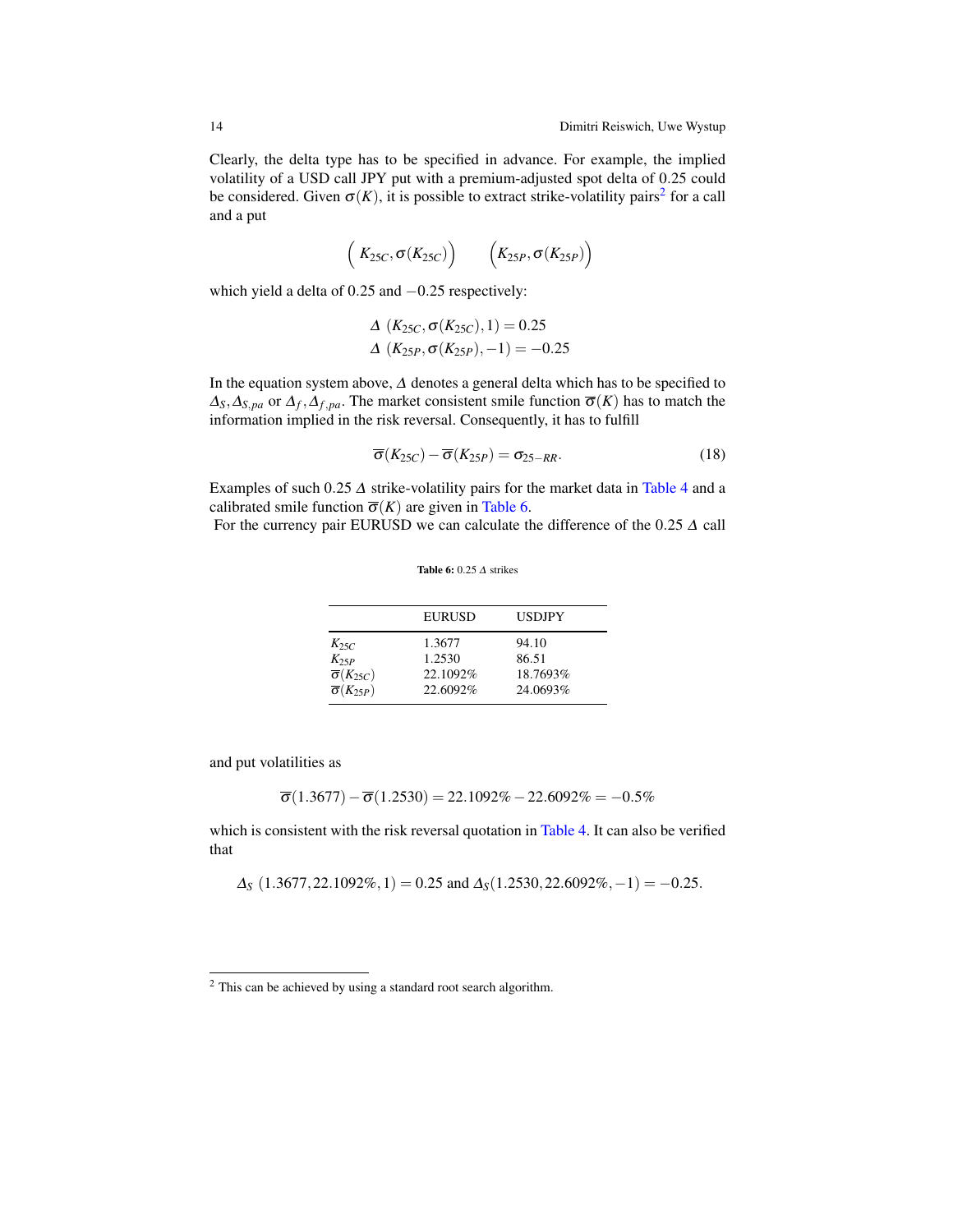### *Market Strangle*

The strangle is the third restriction on the function  $\sigma(K)$ . Define the market strangle volatility σ25−*S*−*<sup>M</sup>* as

$$
\sigma_{25-S-M} = \sigma_{ATM} + \sigma_{25-S-Q}.\tag{19}
$$

For the market sample from [Table](#page-12-1) [4](#page-12-1) and the USDJPY case this would correspond to

$$
\sigma_{25-S-M} = 21.00\% + 0.184\% = 21.184\%.
$$

Given this single volatility, we can extract a call strike *K*25*C*−*S*−*<sup>M</sup>* and a put strike  $K_{25P-S-M}$  which - using  $\sigma_{25-S-M}$  as the volatility - yield a delta of 0.25 and −0.25 respectively. The procedure to extract a strike given a delta and volatility has been introduced in Section [1.5.](#page-9-1) The resulting strikes will then fulfill

$$
\Delta\left(K_{25C-S-M}, \sigma_{25-S-M}, 1\right) = 0.25\tag{20}
$$

$$
\Delta\left(K_{25P-S-M},\sigma_{25-S-M},-1\right) = -0.25.\tag{21}
$$

The strikes corresponding to the market sample are summarized in [Table](#page-16-0) [7.](#page-16-0) For the USDJPY case the strike volatility combinations given in [Table](#page-16-0) [7](#page-16-0) fulfill

$$
\Delta_{S,pa}(94.55, 21.184\%, 1) = 0.25\tag{22}
$$

$$
\Delta_{S,pa}(87.00, 21.184\%, -1) = -0.25\tag{23}
$$

where  $\Delta_{S,pa}(K, \sigma, \phi)$  is the premium-adjusted spot delta. Given the strikes  $K_{25C-S-M}$ ,  $K_{25P-S-M}$  and the volatility  $\sigma_{25-S-M}$ , one can calculate the price of an option position of a long call with a strike of  $K_{25C-S-M}$  and a volatility of  $\sigma_{25-S-M}$  and a long put with a strike of *K*25*P*−*S*−*<sup>M</sup>* and the same volatility. The resulting price *v*25−*S*−*<sup>M</sup>* is

<span id="page-15-1"></span>
$$
v_{25-S-M} = v(K_{25C-S-M}, \sigma_{25-S-M}, 1) + v(K_{25P-S-M}, \sigma_{25-S-M}, -1)
$$
 (24)

and is the final variable one is interested in. This is the third information implied by the market: The sum of the call option with a strike of *K*25*C*−*S*−*<sup>M</sup>* and the put option with a strike of *K*25*P*−*S*−*<sup>M</sup>* has to be *v*25−*S*−*M*. This information has to be incorporated by a market consistent volatility function  $\overline{\sigma}(K)$  which can have different volatilities at the strikes *K*25*C*−*S*−*M*, *K*25*P*−*S*−*<sup>M</sup>* but should guarantee that the corresponding option prices at these strikes add up to *v*25−*S*−*M*. The delta of these options with the smile volatilities is not restricted to yield 0.25 or −0.25. To summarize,

<span id="page-15-2"></span>
$$
v_{25-S-M} = v(K_{25C-S-M}, \sigma(K_{25C-S-M}), 1) + v(K_{25P-S-M}, \sigma(K_{25P-S-M}), -1) \tag{25}
$$

is the last restriction on the volatility smile. Taking again the USDJPY as an example yields that the strangle price to be matched is

<span id="page-15-0"></span>
$$
v_{25-S-M} = v(94.55, 21.184\%, 1) + v(87.00, 21.184\%, -1) = 1.67072. \tag{26}
$$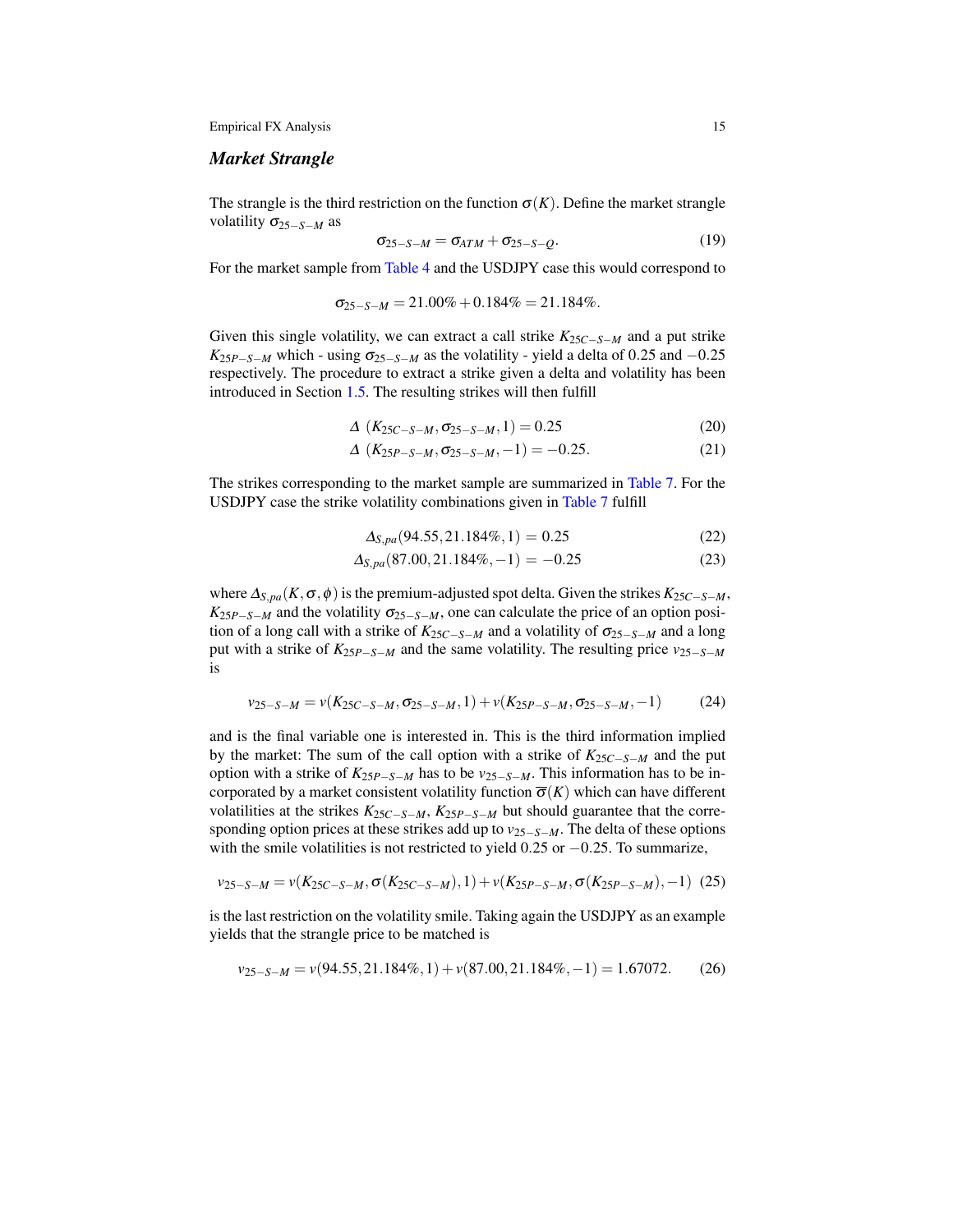The resulting price  $v_{25-S-M}$  is in the domestic currency, JPY in this case. One can then extract the volatilities from a calibrated smile  $\overline{\sigma}(K)$  –as in [Table](#page-16-0) [7–](#page-16-0) and calculate the strangle price with volatilities given by the calibrated smile function  $\overline{\sigma}(K)$ 

*v*(94.55,18.5435%,1) +*v*(87.00,23.7778%,−1) = 1.67072. (27)

<span id="page-16-0"></span>This is the same price as the one implied by the market in [Equation \(26\).](#page-15-0)

Table 7: Market Strangle data

|                                                                                                                        | <b>EURUSD</b>                                          | <b>USDJPY</b>                                     |
|------------------------------------------------------------------------------------------------------------------------|--------------------------------------------------------|---------------------------------------------------|
| $K_{25C-S-M}$<br>$K_{25P-S-M}$<br>$\overline{\sigma}(K_{25C-S-M})$<br>$\overline{\sigma}(K_{25P-S-M})$<br>$v_{25-S-M}$ | 1.3685<br>1.2535<br>22.1216\%<br>22.5953%<br>0.0254782 | 94.55<br>87.00<br>18.5435%<br>23.7778%<br>1.67072 |
|                                                                                                                        |                                                        |                                                   |

The introduced smile construction procedure is designed for a market that quotes three volatilities. This is often the case for illiquid markets. It can also be used for markets where more than three volatilities are quoted on an irregular basis, such that these illiquid quotes might not be a necessary input.

#### The Simplified Formula

Very often, a simplified formula is stated in the literature which allows an easy calculation of the 0.25 delta volatilities given the market quotes. Let  $\sigma_{25C}$  be the call volatility corresponding to a delta of 0.25 and  $\sigma_{25P}$  the  $-0.25$  delta put volatility. Let  $K_{25C}$  and  $K_{25P}$  denote the corresponding strikes. The simplified formula states that

<span id="page-16-1"></span>
$$
\sigma_{25C} = \sigma_{ATM} + \frac{1}{2}\sigma_{25-RR} + \sigma_{25-S-Q}
$$
  
\n
$$
\sigma_{25P} = \sigma_{ATM} - \frac{1}{2}\sigma_{25-RR} + \sigma_{25-S-Q}.
$$
\n(28)

This would allow a simple calculation of the 0.25 $\Delta$  volatilities  $\sigma_{25C}, \sigma_{25P}$  with market quotes as given in [Table](#page-12-1) [4.](#page-12-1) Including the at-the-money volatility would result in a smile with three anchor points which can then be interpolated in the usual way. In this case, no calibration procedure is needed. Note, that

$$
\sigma_{25C} - \sigma_{25P} = \sigma_{25-RR} \tag{29}
$$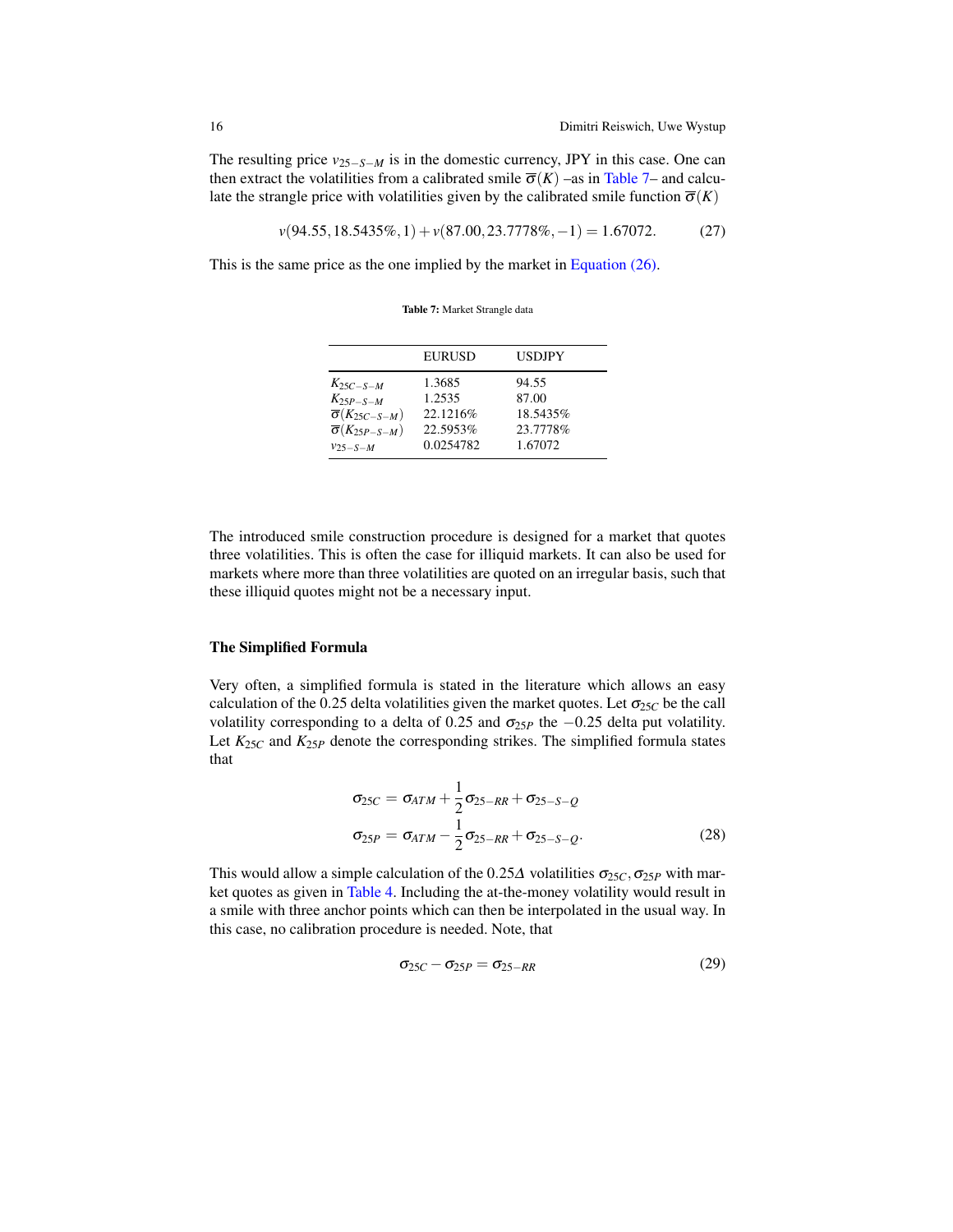such that the 0.25  $\Delta$  volatility difference automatically matches the quoted risk reversal volatility. The simplified formula can be reformulated to calculate  $\sigma_{25-S-O}$ , given  $\sigma_{25C}$ ,  $\sigma_{25P}$  and  $\sigma_{ATM}$  quotes. This yields

<span id="page-17-0"></span>
$$
\sigma_{25-S-Q} = \frac{\sigma_{25C} + \sigma_{25P}}{2} - \sigma_{ATM},\tag{30}
$$

which presents the strangle as a convexity parameter. However, the problem arises in the matching of the market strangle as given in Equation  $(24)$ , which we repeat here for convenience

$$
v_{25-S-M} = v(K_{25C-S-M}, \sigma_{25-S-M}, 1) + v(K_{25P-S-M}, \sigma_{25-S-M}, -1).
$$

Interpolating the smile from the three anchor points given by the simplified formula and calculating the market strangle with the corresponding volatilities at *K*25*P*−*S*−*<sup>M</sup>* and *K*25*C*−*S*−*<sup>M</sup>* does not necessary lead to the matching of *v*25−*S*−*M*. The reason why the formula is stated very often (see for example [Malz](#page-32-6) [\(1997\)](#page-32-6)) is that the market strangle matching works for small risk reversal volatilities  $\sigma_{25-RR}$ . Assume that σ25−*RR* is zero. The simplified [Formula \(28\)](#page-16-1) then reduces to

$$
\sigma_{25C} = \sigma_{ATM} + \sigma_{25-S-Q},
$$
  

$$
\sigma_{25P} = \sigma_{ATM} + \sigma_{25-S-Q}.
$$

This implies, that the volatility corresponding to a delta of 0.25 is the same as the volatility corresponding to a delta of  $-0.25$ , which is the same as the market strangle volatility  $\sigma_{25-S-M}$  introduced in [Equation \(19\).](#page-14-2) Assume that in case of a vanishing risk reversal the smile is built using three anchor points given by the simplified formula and one is asked to price a strangle with strikes *K*25*C*−*S*−*<sup>M</sup>* and  $K_{25P-S-M}$ . Given the volatility  $\sigma_{25C} = \sigma_{ATM} + \sigma_{25-S-Q}$  and a delta of 0.25 would result in *K*25*C*−*S*−*<sup>M</sup>* as the corresponding strike. Consequently, we would assign  $\sigma_{ATM} + \sigma_{25-S-Q}$  to the strike  $K_{25C-S-M}$  if we move from delta to the strike space. Similarly, a volatility of  $\sigma_{ATM} + \sigma_{25-S-Q}$  would be assigned to  $K_{25P-S-M}$ . The resulting strangle from the three anchor smile would be

$$
v(K_{25C-S-M}, \sigma_{ATM} + \sigma_{25-S-Q}, 1) + v(K_{25P-S-M}, \sigma_{ATM} + \sigma_{25-S-Q}, -1)
$$

which is exactly the market strangle price  $v_{25-S-M}$ . In this particular case, we have

$$
K_{25C-S-M} = K_{25C},
$$
  

$$
K_{25P-S-M} = K_{25P}.
$$

Using the simplified smile construction procedure yields a market strangle consistent smile setup in case of a zero risk reversal. The other market matching requirements are met by default. In any other case, the strangle price might not be matched which leads to a non market consistent setup of the volatility smile.

The simplified formula can still be useful, even for large risk reversals, if  $\sigma_{25-S-O}$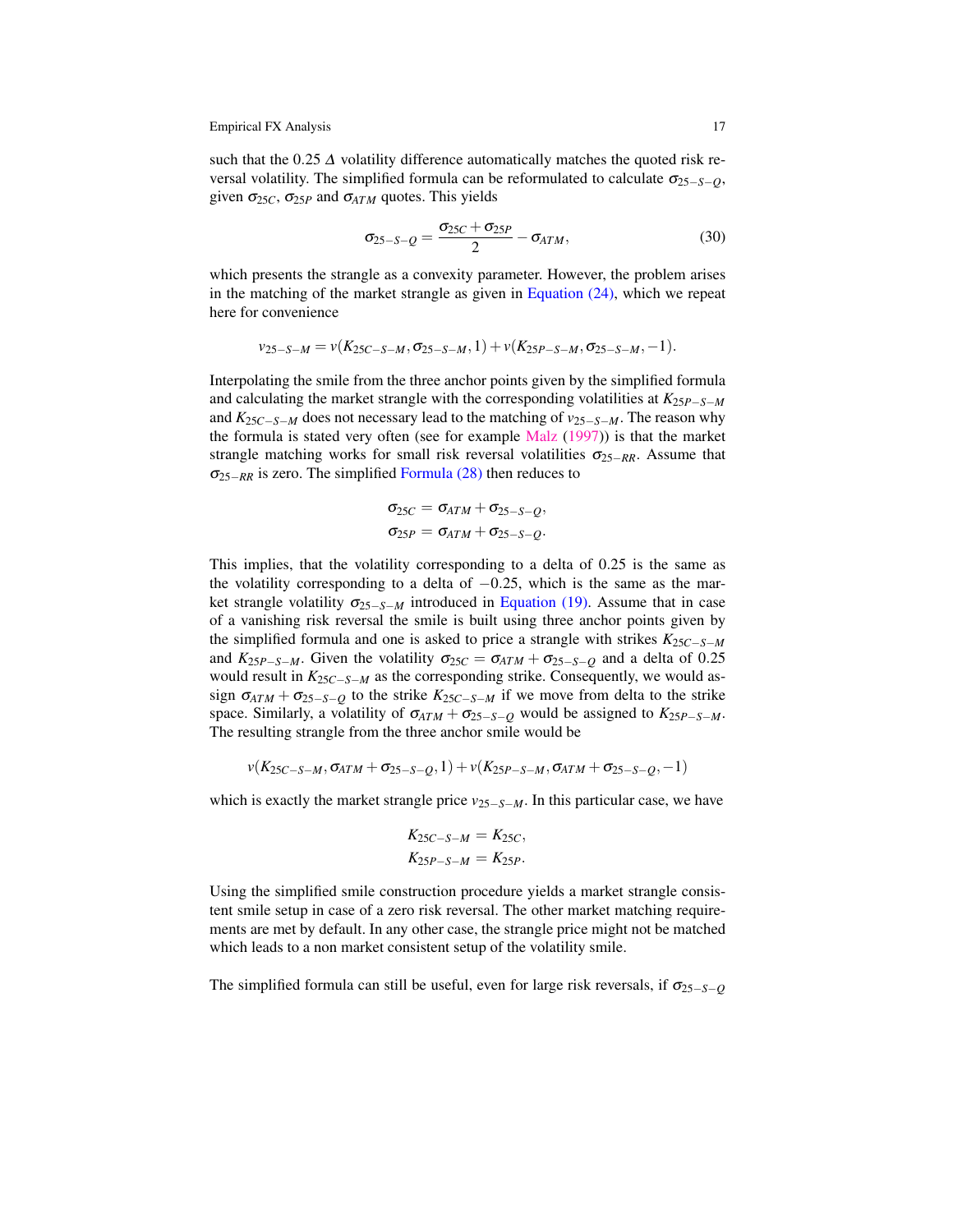is replaced by some other parameter introduced below. This parameter can be extracted after finishing the market consistent smile construction and is calculated in a way which is similar to Equation  $(30)$ . Assume that the 0.25 delta volatilities  $\sigma_{25C} = \overline{\sigma}(K_{25C})$  and  $\sigma_{25P} = \overline{\sigma}(K_{25P})$  are given by the **calibrated** smile function  $\overline{\sigma}(K)$ . We can then calculate another strangle, called the smile strangle via

$$
\sigma_{25-S-S} = \frac{\overline{\sigma}(K_{25C}) + \overline{\sigma}(K_{25P})}{2} - \sigma_{ATM}.
$$
\n(31)

The smile strangle measures the convexity of the calibrated smile function and is plotted in [Figure \(4\).](#page-18-0) It is approximately the difference between a straight line between the 25∆ put and call volatilities and the at-the-money volatility, evaluated at  $\Delta_{ATM}$ .<sup>[3](#page-18-1)</sup> This is equivalent to [Equation \(30\),](#page-17-0) but in this case we are using out-

<span id="page-18-0"></span>

Fig. 4: Smile strangle for random market data. Filled circles indicate *K*25*P*,*K*25*<sup>C</sup>* strikes. Rectangle indicates *KATM* .

of-the-money volatilities obtained from the calibrated smile and not from the simplified formula. Given  $\sigma_{25-S-S}$ , the simplified [Equation \(28\)](#page-16-1) can still be used if the quoted strangle volatility  $\sigma_{25-S-Q}$  is replaced by the smile strangle volatility  $\sigma_{25-S-S}$ . Clearly,  $\sigma_{25-S-S}$  is not known a priori but is obtained after finishing the calibration. Thus, one obtains a correct simplified formula as

<span id="page-18-2"></span>
$$
\sigma_{25C} = \sigma_{ATM} + \frac{1}{2}\sigma_{25-RR} + \sigma_{25-S-S},
$$
  
\n
$$
\sigma_{25P} = \sigma_{ATM} - \frac{1}{2}\sigma_{25-RR} + \sigma_{25-S-S}.
$$
\n(32)

A sample data example is summarized in [Table](#page-19-0) [8](#page-19-0) where we have used the calibrated smile function  $\overline{\sigma}(K)$  to calculate the smile strangles  $\sigma_{25-S-S}$ . Given  $\sigma_{25-S-S}$ ,  $\sigma_{ATM}$ and  $\sigma_{25-RR}$ , we can calculate the EURUSD out-of-the-money volatilities of the call and put via the simplified [Formula \(32\)](#page-18-2) as

<span id="page-18-1"></span><sup>&</sup>lt;sup>3</sup> Here,  $\Delta_{ATM}$  is the at-the-money delta. The description is exact if we consider the forward delta case with the delta-neutral at-the-money quotation. In other cases, this is an approximation.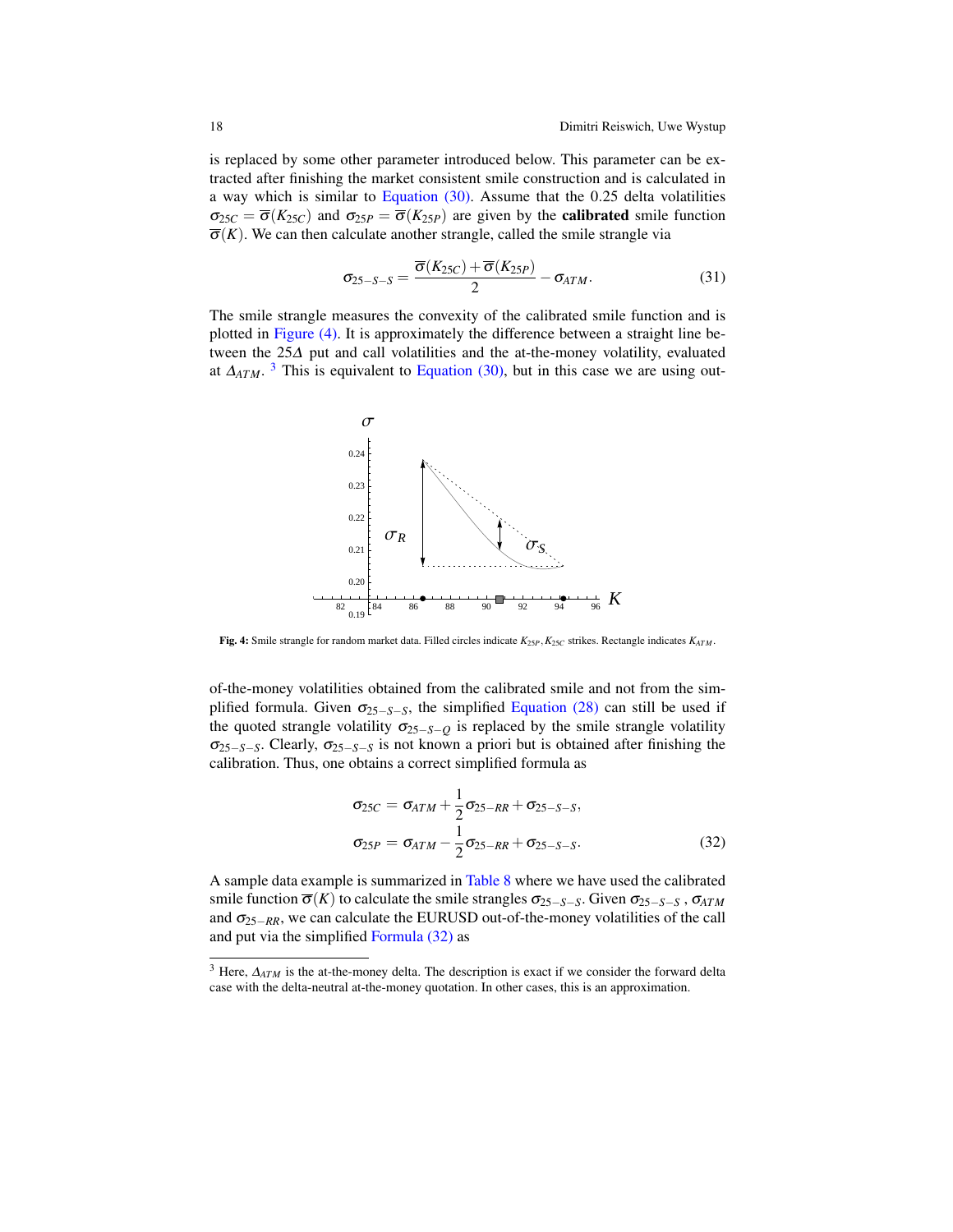<span id="page-19-0"></span>

|                                                              | <b>EURUSD</b>        | <b>USDJPY</b>        |
|--------------------------------------------------------------|----------------------|----------------------|
| $\overline{\sigma}(K_{25C})$<br>$\overline{\sigma}(K_{25P})$ | 22.1092%<br>22.6092% | 18.7693%<br>24.0693% |
| $\sigma$ ATM                                                 | 21.6215%<br>$-0.5\%$ | 21.00%<br>$-5.3\%$   |
| $\sigma_{25-RR}$<br>$\sigma_{25-S-S}$                        | $0.7377\%$           | 0.419%               |
| $\sigma_{25-S-O}$                                            | 0.7375%              | 0.184%               |

Table 8: Smile strangle data

$$
\sigma_{25C} = 21.6215\% - \frac{1}{2}0.5\% + 0.7377\% = 22.1092\%,
$$
  

$$
\sigma_{25P} = 21.6215\% + \frac{1}{2}0.5\% + 0.7377\% = 22.6092\%,
$$

which is consistent with the volatilities  $\overline{\sigma}(K_{25C})$  and  $\overline{\sigma}(K_{25P})$  in [Table](#page-19-0) [8.](#page-19-0) Note that the market strangle volatility is very close to the smile strangle volatility in the EURUSD case. This is due to the small risk reversal of the EURUSD smile. Calculating the 25∆ volatilities via the original simplified [Formula \(28\)](#page-16-1) would yield a call volatility of 22.109% and a put volatility of 22.609% which are approximately the 0.25∆ volatilities of [Table](#page-19-0) [8.](#page-19-0) However, the smile strangle and quoted strangle volatilities differ significantly for the skewed JPYUSD smile. Using the original [Formula \(28\)](#page-16-1) in this case would result in 18.534% and 23.834% for the 25∆ call and put volatilities. These volatilities differ from the market consistent 25∆ volatilities given in [Table](#page-19-0) [8.](#page-19-0)

# Simplified Parabolic Interpolation

Various different interpolation methods can be considered as basic tools for the calibration procedure. Potential candidates are the SABR model introduced by [Hagan et](#page-32-7) [al.](#page-32-7) [\(2002\)](#page-32-7), or the Vanna Volga method introduced by [Castagna and Mercurio](#page-32-8) [\(2006\)](#page-32-8). In this work, we introduce a new method for the smile construction. In a proceeding paper, we will compare all methods and analyze their calibration robustness empirically. The method introduced below turns out to be the most robust method.

In [Malz](#page-32-6) [\(1997\)](#page-32-6), the mapping forward delta against volatility is constructed as a polynomial of degree 2. This polynomial is constructed such that the at-the-money and risk reversal delta volatilities are matched. Malz derives the following functional relationship

$$
\sigma(\Delta_f) = \sigma_{ATM} - 2\sigma_{25-RR}(\Delta_f - 0.5) + 16\sigma_{25-S-Q}(\Delta_f - 0.5)^2
$$
 (33)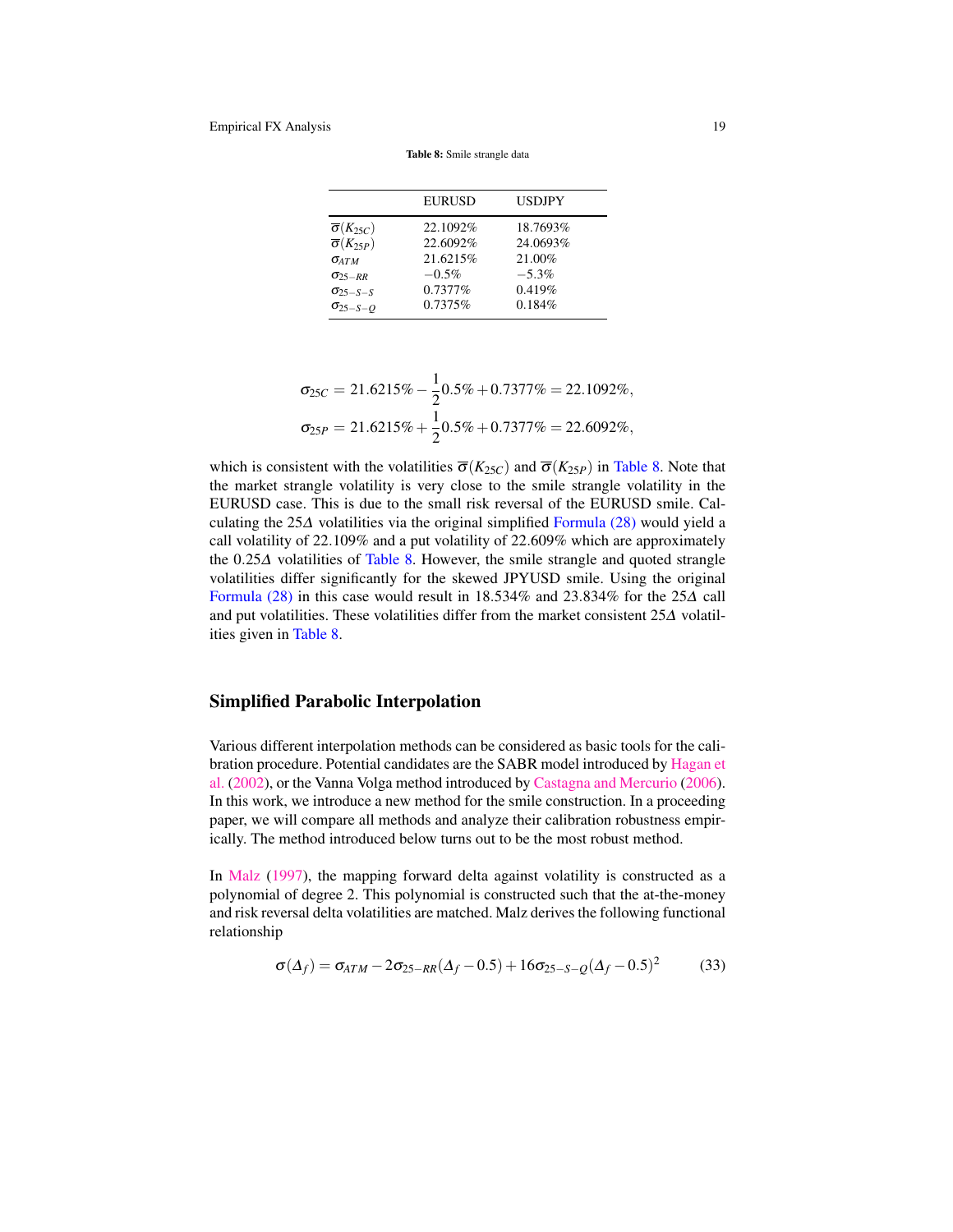where  $\Delta_f$  is a call forward delta<sup>[4](#page-20-0)</sup>. This is a parabola centered at 0.5. The use of this functional relationship can be problematic due to the following set of problems:

- the interpolation is not a well defined volatility function since it is not always positive,
- the representation is only valid for forward deltas, although the author incorrectly uses the spot delta in his derivation (see Equation (7) and Equation (18) in Malz [1997]),
- the formula is only valid for the forward delta neutral at-the-money quotation,
- the formula is only valid for risk reversal and strangle quotes associated with a delta of 0.25,
- the matching of the market strangle restriction  $(25)$  is guaranteed for small risk reversals only.

The last point is crucial! If the risk reversal  $\sigma_{25-RR}$  is close to zero, the formula will yield  $\sigma_{ATM} + \sigma_{25-S-O}$  as the volatility for the  $\pm 0.25$  call and put delta. This is consistent with restriction [\(25\).](#page-15-2) However, a significant risk reversal will lead to a failure of the formula. We will fix most of the problems by deriving a new, more generalized formula with a similar structure. The problem that the formula is restricted to a specific delta and at-the-money convention can be fixed easily. The matching of the market strangle will be employed by a suitable calibration procedure. The resulting equation will be denoted as the simplified parabolic formula.

The simplified parabolic formula is constructed in delta space. Let a general delta function  $\Delta(K, \sigma, \phi)$  be given and  $K_{ATM}$  be the at-the-money strike associated with the given at-the-money volatility  $\sigma_{ATM}$ . Let the risk reversal volatility quote corresponding to a general delta of  $\overline{\Delta} > 0$  be given by  $\sigma_{\overline{\Delta}-RR}$ . For the sake of a compact notation of the formula we will use  $\sigma_R$  instead of  $\sigma_{\tilde{\Delta}-RR}$ . Furthermore, we parametrize the smile by using a convexity parameter called smile strangle which is denoted as  $\sigma_{S}$ . This parameter has been discussed before in the simplified formula section. The following theorem can be stated.

Theorem 1. *Let* ∆*ATM denote the call delta implied by the at-the-money strike*

$$
\Delta_{ATM} = \Delta(K_{ATM}, \sigma_{ATM}, 1).
$$

*Furthermore, we define a variable a which is the difference of a call delta, corresponding to a* −∆˜ *put delta, and the* −∆˜ *put delta for any delta type and is given by*

$$
a := \Delta(K_{\tilde{\Delta}P}, \sigma, 1) - \Delta(K_{\tilde{\Delta}P}, \sigma, -1).
$$

*Given a call delta*  $\overline{\Delta}$ *, the parabolic mapping* 

$$
(\overline{\Delta},\sigma_S)\mapsto \sigma(\overline{\Delta},\sigma_S)
$$

*which matches*  $\sigma_{ATM}$  *and the*  $\sigma_{\tilde{\Delta}-RR}$  *risk reversal quote by default is* 

<span id="page-20-0"></span><sup>&</sup>lt;sup>4</sup> A put volatility can be calculated by transforming the put to a call delta using the put call parity.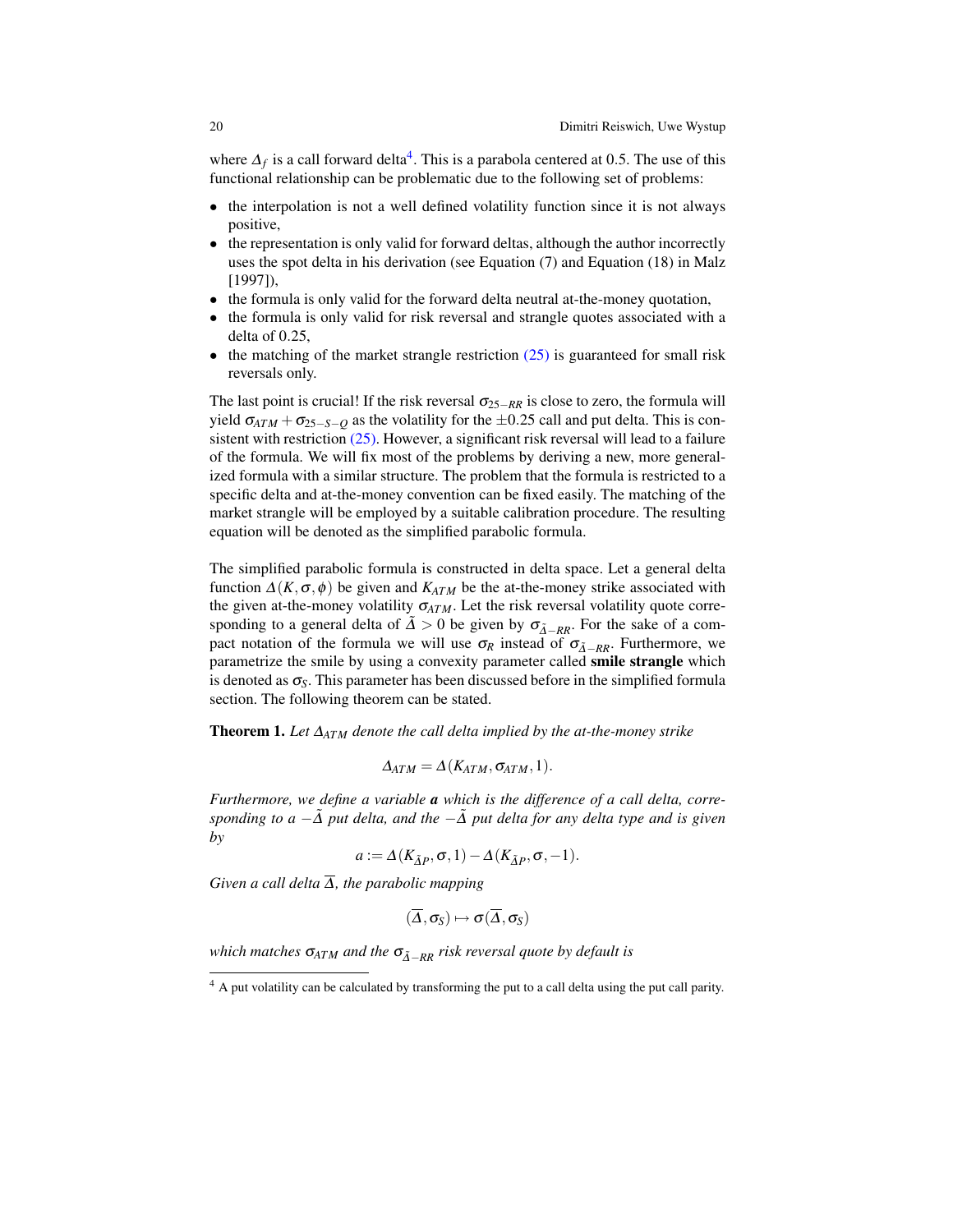<span id="page-21-1"></span>
$$
\sigma(\overline{\Delta}, \sigma_S) = \sigma_{ATM} + c_1(\overline{\Delta} - \Delta_{ATM}) + c_2(\overline{\Delta} - \Delta_{ATM})^2
$$
(34)

*with*

<span id="page-21-2"></span>
$$
c_1 = \frac{a^2(2\sigma_S + \sigma_R) - 2a(2\sigma_S + \sigma_R)(\tilde{\Delta} + \Delta_{ATM}) + 2(\tilde{\Delta}^2 \sigma_R + 4\sigma_S \tilde{\Delta}\Delta_{ATM} + \sigma_R \Delta_{ATM}^2)}{2(2\tilde{\Delta} - a)(\tilde{\Delta} - \Delta_{ATM})(\tilde{\Delta} - a + \Delta_{ATM})}
$$
  
\n
$$
c_2 = \frac{4\tilde{\Delta}\sigma_S - a(2\sigma_S + \sigma_R) + 2\sigma_R \Delta_{ATM}}{2(2\tilde{\Delta} - a)(\tilde{\Delta} - \Delta_{ATM})(\tilde{\Delta} - a + \Delta_{ATM})}
$$
(35)

*assuming that the denominator of c<sub>1</sub> (and thus c<sub>2</sub>) is not zero. A volatility for a put delta can be calculated via the transformation of the put delta to a call delta.*

Proof: See Appendix.

We will present  $\sigma(\Delta, \sigma_s)$  as a function depending on two parameters only, although of course more parameters are needed for the input. We consider  $\sigma_s$  explicitly, since this is the only parameter not observable in the market. This parameter will be the crucial object in the calibration procedure. Setting  $\tilde{\Delta} = 0.25$ ,  $\Delta_{ATM} = 0.5$  and  $a = 1$ as in the forward delta case, yields the original Malz formula if  $\sigma_s = \sigma_{25-S-O}$ . The generalized formula can handle any delta (e.g  $\tilde{\Delta} = 0.10$ ), any delta type and any at-the-money convention. The formula automatically matches the at-the-money volatility, since

$$
\sigma(\varDelta_{ATM},\sigma_S)=\sigma_{ATM}
$$

Furthermore, the risk reversal is matched since

$$
\sigma(\tilde{\Delta}_{C}, \sigma_{S}) - \sigma(a + \tilde{\Delta}_{P}, \sigma_{S}) = \sigma_{\tilde{\Delta} - RR}
$$

where  $\tilde{\Delta}_{C}$  denotes the call delta and  $\tilde{\Delta}_{P}$  the put delta<sup>[5](#page-21-0)</sup>.

We have plotted the calibrated strike vs. volatility function in [Figure \(5\)](#page-22-0) to show the influence of the parameters  $\sigma_{ATM}$ ,  $\sigma_R$ ,  $\sigma_S$  on the simplified parabolic volatility smile in the strike space. We will explain later how to move from the delta to the strike space. Increasing  $σ_{ATM}$  leads to a parallel upper shift of the smile. Increasing  $σ_{25RR}$ yields to a more skewed curve. A risk reversal of zero implies a symmetric smile. Increasing the strangle  $\sigma_S$  increases the at-the-money smile convexity. Our final goal will be the adjustment of the smile convexity by changing  $\sigma_s$  until condition [\(25\)](#page-15-2) is met. The other conditions are fulfilled by default, independent of the choice of  $\sigma_s$ .

We note that the simplified parabolic formula follows the sticky-delta rule. This implies, that the smile does not move in the delta space, if the spot changes (see [Balland](#page-31-1) [\(2002\)](#page-31-1), [Daglish et al.](#page-32-9) [\(2007\)](#page-32-9), [Derman](#page-32-10) [\(1999\)](#page-32-10)). In the strike space, the smile performs a move to the right in case of an increasing spot, see [Figure \(6\)](#page-22-1) .

<span id="page-21-0"></span> $^5 a + \tilde{A}_P$  is the call delta corresponding to a put delta of  $\tilde{A}_P$ . In the forward delta case  $a = 1$ . If  $\tilde{A}_P =$  $-0.25$ , the equivalent call delta which enters the simplified parabolic formula is  $a + \tilde{A}_P = 0.75$ .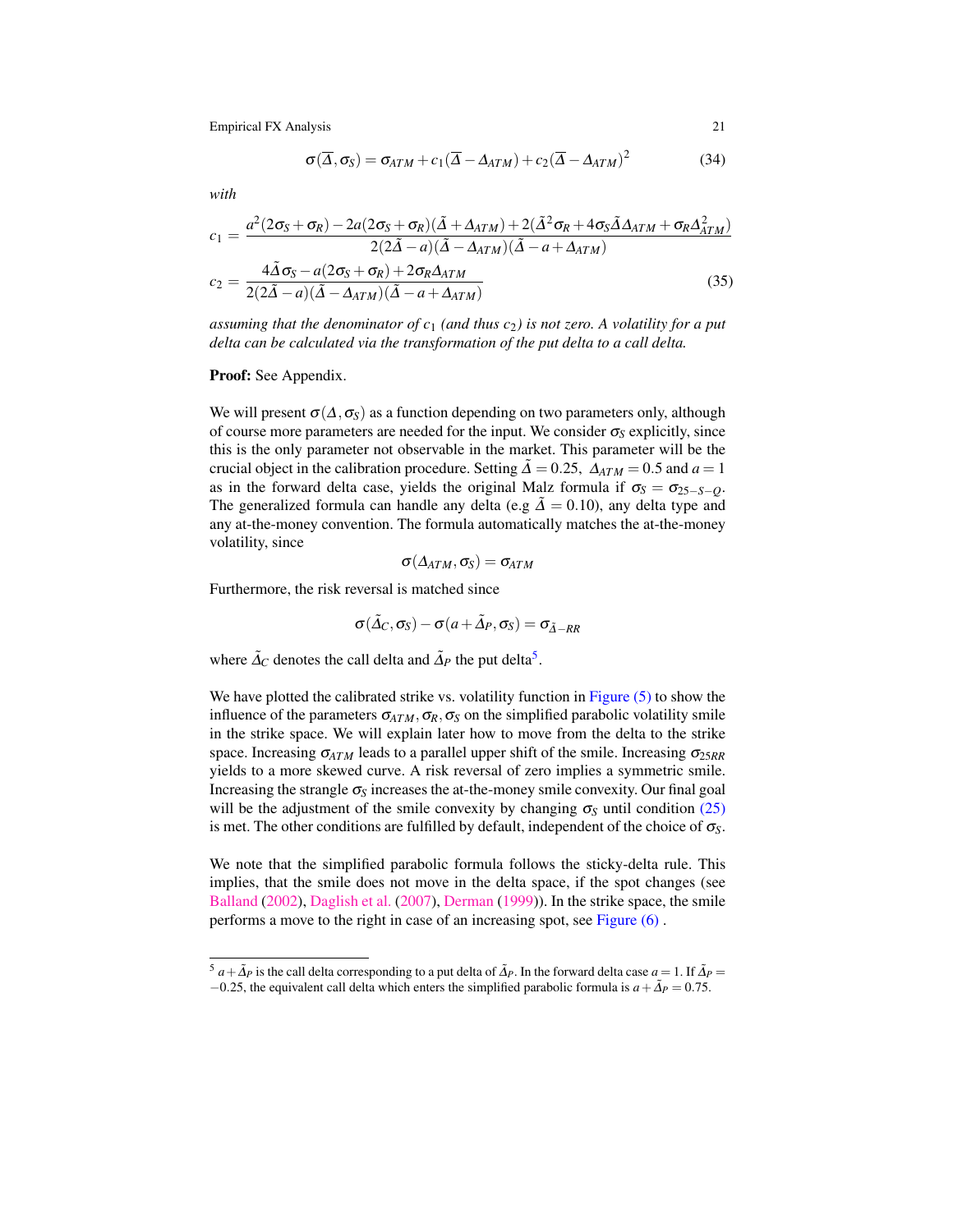<span id="page-22-0"></span>

<span id="page-22-1"></span>**Fig. 5:** Simplified Parabolic  $\sigma_{ATM}$ ,  $\sigma_R$ ,  $\sigma_S$  spot delta scenarios with  $\tau = \frac{35}{365}$ ,  $S_0 = 1.2$ ,  $r_d = 0.03$ ,  $r_f = 0.01$ ,  $\tilde{\Delta} = 0.25$ .<br>Initial parameters  $\sigma_{ATM} = 10.0\%$ ,  $\sigma_R = 0.6\%$ ,  $\sigma_S = 1.0\%$ .



Fig. 6: Moving spot scenario for calibrated simplified parabolic formula in strike space. Based on market data in [Table](#page-9-0) [3.](#page-9-0)

# Market Calibration

The advantage of [Formula \(34\)](#page-21-1) is that it matches the at-the-money and risk reversal conditions of Equations  $(17)$  and  $(18)$  by default. The only remaining challenge is matching the market strangle. The simplified parabolic function can be transformed from a delta-volatility to a strike-volatility space (which will be discussed later) such that a function

$$
\sigma(K,\sigma_S)
$$

is available. Using the variable  $\sigma_S$  as the free parameter, the calibration problem can be reduced to a search for a variable  $x$  such that the following holds

<span id="page-22-2"></span>
$$
\nu_{\tilde{\Delta}-S-M} = \nu(K_{\tilde{\Delta}C-S-M}, \sigma(K_{\tilde{\Delta}C-S-M}, x), 1) + \nu(K_{\tilde{\Delta}P-S-M}, \sigma(K_{\tilde{\Delta}P-S-M}, x), -1).
$$
 (36)

This leads to the following root search problem: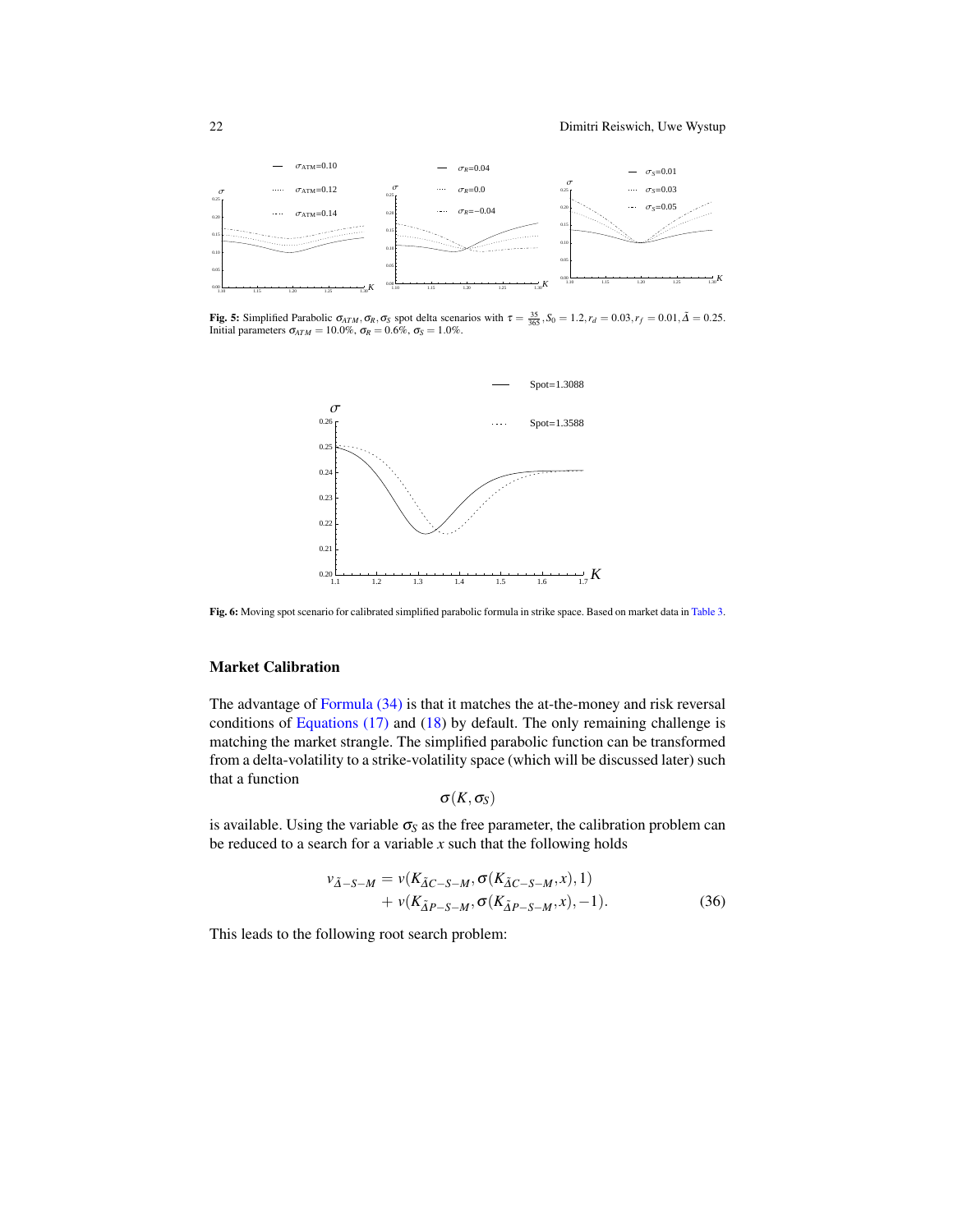| Problem Type:<br>Given parameters:<br>Target parameter: | Root search.<br>$v_{\tilde{\Delta}-S-M}, K_{\tilde{\Delta}C-S-M}, K_{\tilde{\Delta}P-S-M}$ and market data.<br>x (set x initially to $\sigma_{\tilde{\Lambda}-S-O}$ ) |
|---------------------------------------------------------|-----------------------------------------------------------------------------------------------------------------------------------------------------------------------|
| Objective function:                                     |                                                                                                                                                                       |
|                                                         | $f(x) = v(K_{\tilde{A}C-S-M}, \sigma(K_{\tilde{A}C-S-M}, x), 1) + v(K_{\tilde{A}P-S-M}, \sigma(K_{\tilde{A}P-S-M}, x), -1) - v_{\tilde{A}-S-M}$                       |

<span id="page-23-2"></span>The procedure will yield a smile strangle which can be used in the simplified parabolic formula to construct a full smile in the delta space. It is natural to ask, how well defined the problem above is and whether a solution exists. We will not present a rigorous analysis of this problem here, but it will be presented in follow-up research. We will show that a solution exists in a neighborhood of  $\sigma_R = 0$  assuming that a weak condition is fulfilled. However, the neighborhood might be very small such that no solution for large risk-reversals might be available. The empirical tests in the following section will show, that the non-existence of such a solution has occurred in the past in very extreme market scenarios.

<span id="page-23-0"></span>Performing the calibration on the currency data in [Table](#page-12-1) [4](#page-12-1) yields the parameters summarized in [Table](#page-23-0) [7](#page-23-0) for the root search problem. The final calibrated smile for

Table 7: Simplified Parabolic Calibration Results

|              | <b>EURUSD Sample</b> | <b>USDJPY Sample</b> |
|--------------|----------------------|----------------------|
| $\sigma_{S}$ | 0.007377             | 0.00419              |

<span id="page-23-1"></span>the JPYUSD case is illustrated in [Figure \(8\).](#page-23-1)



Fig. 8: JPYUSD smile for the market data in [Exhibit](#page-12-1) [4.](#page-12-1) Filled circles indicate  $K_{25P}$ ,  $K_{25C}$  strikes. Unfilled circles indicate market strangle strikes *K*25*P*−*S*−*<sup>M</sup>* ,*K*25*C*−*S*−*<sup>M</sup>* . Rectangle indicates *KATM* .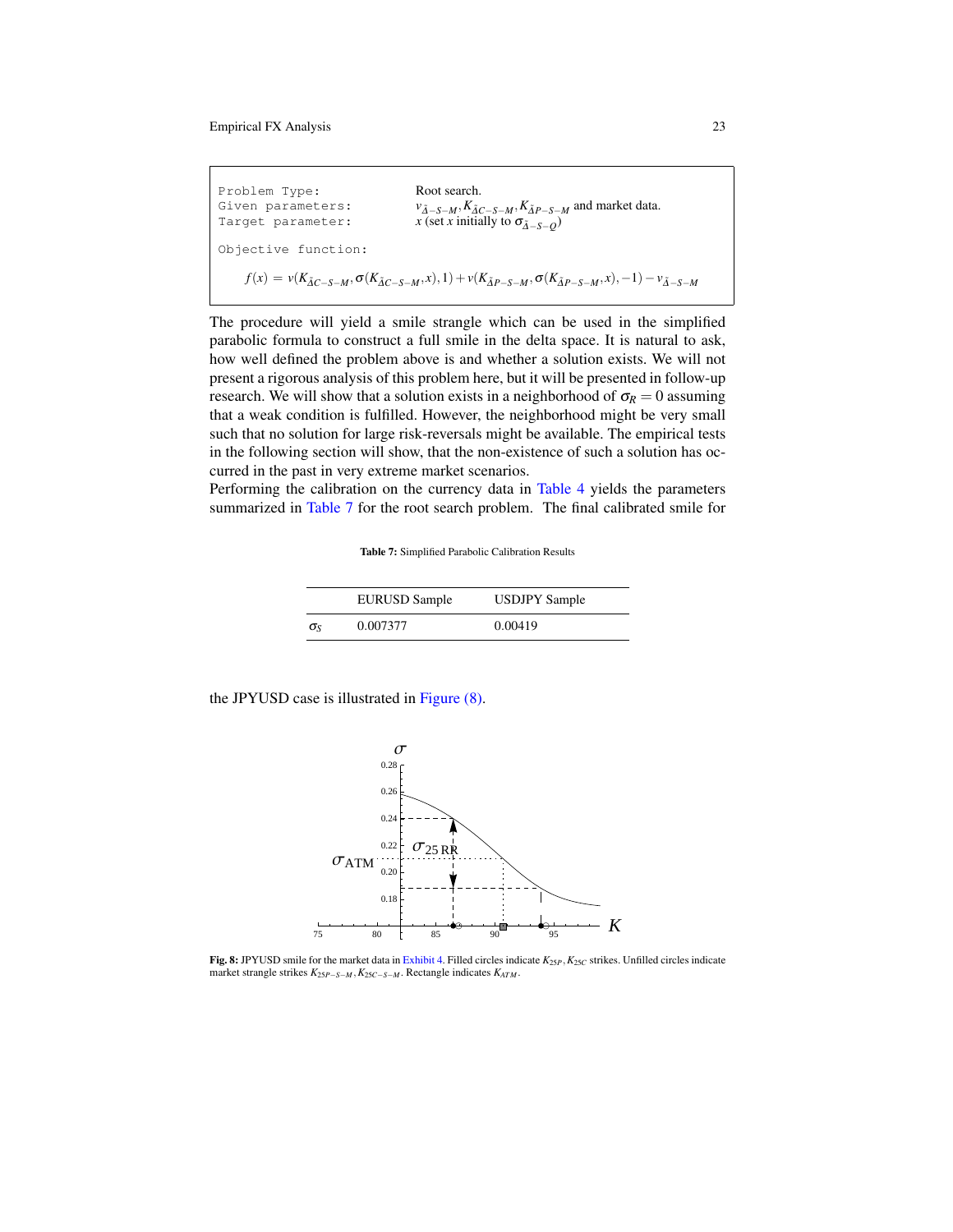#### Retrieving a Volatility for a Given Strike

[Formula \(34\)](#page-21-1) returns the volatility for a given delta. However, the calibration procedure requires a mapping

$$
K\mapsto \sigma(K,\sigma_S)
$$

since it needs a volatility corresponding to the market strangle strikes. The transformation to  $\sigma(K,\sigma_S)$  can be deduced by recalling that  $\sigma = \sigma(\overline{\Delta},\sigma_S)$  is the volatility corresponding to the delta  $\Delta$ . To be more precise, given that  $\sigma$  is assigned to delta  $\overline{\Delta}$  implies that  $\overline{\Delta} = \Delta(K, \sigma, \phi)$  for some strike *K*. Consequently, [Formula \(34\)](#page-21-1) can be stated as

$$
\sigma = \sigma_{ATM} + c_1(\Delta(K, \sigma, 1) - \Delta_{ATM}) + c_2(\Delta(K, \sigma, 1) - \Delta_{ATM})^2. \tag{37}
$$

Given a strike  $K$ , it is thus possible to retrieve the corresponding volatility by searching for a  $\sigma$  which fulfills [Equation \(37\).](#page-23-2) This can be achieved by using a root searcher. We recommend the method introduced by [Brent](#page-32-5) [\(2002\)](#page-32-5). The question arises, if such a volatility vs. strike function exists and how smooth it is. The answer can be given by using the implicit function theorem. In the following discussion we will avoid the explicit dependence of all variables on  $(K, \sigma(K, \sigma_S))$ . For example, we write

$$
\frac{\partial \Delta}{\partial K}
$$
 instead of  $\frac{\partial \Delta}{\partial K}(x, y)|_{x = K, y = \sigma(K, \sigma_S)}$ 

With this compact notation, we can state the following.

Theorem 2. *Given the volatility vs. delta mapping [\(34\)](#page-21-1), assume that the following holds*

$$
c_1\frac{\partial\Delta}{\partial\sigma}(K_{ATM},\sigma_{ATM})\neq 1
$$

*Then there exists a function*  $\sigma: U \to W$  with open sets  $U, W \subseteq \mathbb{R}^+$  such that  $K_{ATM} \in$ *U* and  $\sigma_{ATM} \in W$  which maps the strike implicit in  $\Delta$  against the corresponding *volatility. The function is differentiable and has the following first- and secondorder derivatives on U*

<span id="page-24-0"></span>
$$
\frac{\partial \sigma}{\partial K} = \frac{\frac{\partial \Delta}{\partial K} A}{1 - \frac{\partial \Delta}{\partial \sigma} A}
$$
(38)  

$$
\frac{\partial^2 \sigma}{\partial K^2} = \frac{\left[ \left( \frac{\partial^2 \Delta}{\partial K^2} + \frac{\partial^2 \Delta}{\partial K \partial \sigma} \frac{\partial \sigma}{\partial K} \right) A + \frac{\partial \Delta}{\partial K} \frac{\partial A}{\partial K} \right] \left( 1 - \frac{\partial \Delta}{\partial \sigma} A \right)}{\left( 1 - \frac{\partial \Delta}{\partial \sigma} A \right)^2} + \frac{\frac{\partial \Delta}{\partial K} A \left( \left( \frac{\partial \Delta}{\partial \sigma \partial K} + \frac{\partial^2 \Delta}{\partial \sigma^2} \frac{\partial \sigma}{\partial K} \right) A + \frac{\partial \Delta}{\partial \sigma} \frac{\partial A}{\partial K} \right)}{\left( 1 - \frac{\partial \Delta}{\partial \sigma} A \right)^2}
$$
(39)

*with*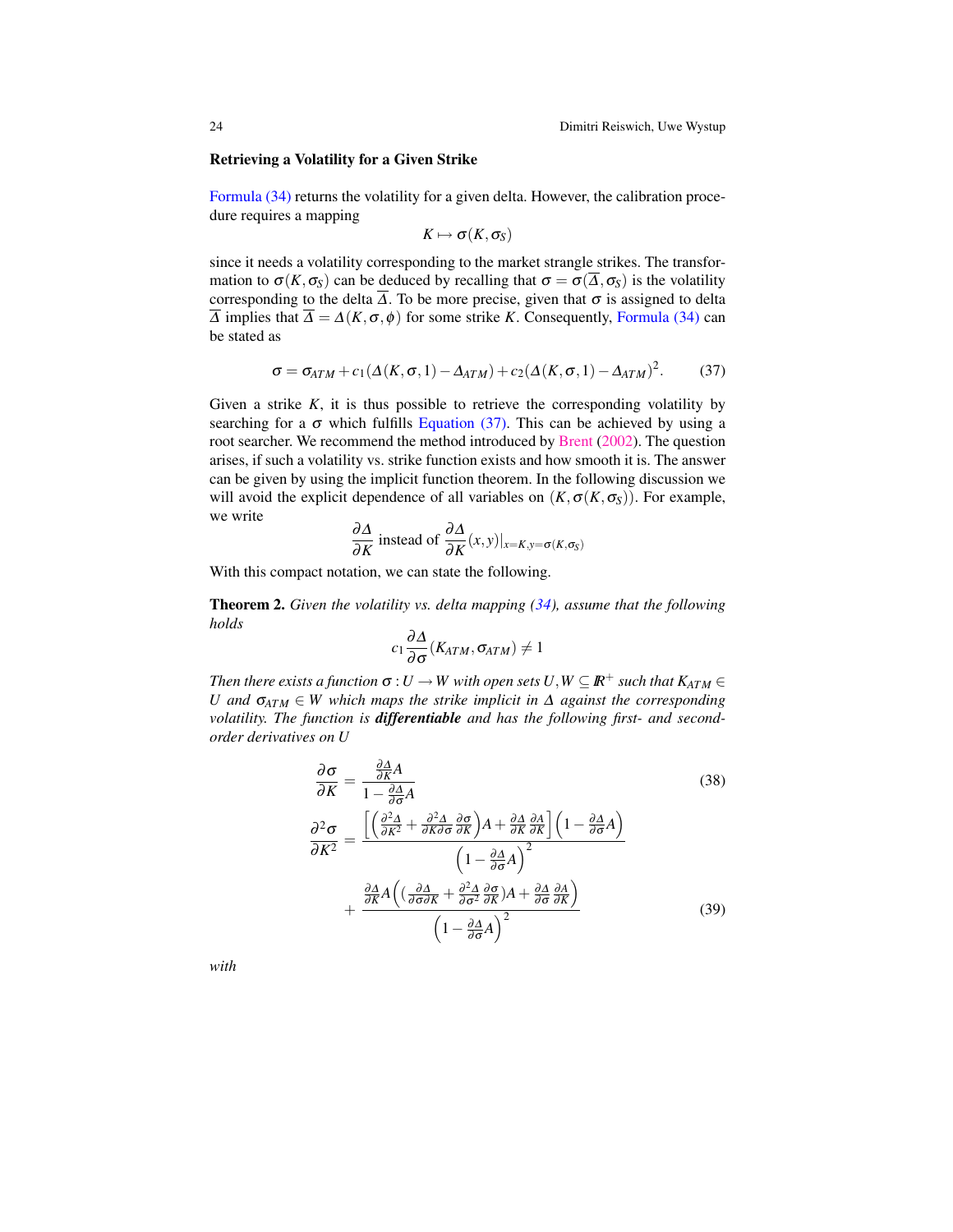$$
A := c_1 + 2c_2(\Delta - \Delta_{ATM}) \text{ and } \frac{\partial A}{\partial K} = 2c_2\Big(\frac{\partial \Delta}{\partial K} + \frac{\partial \Delta}{\partial \sigma}\frac{\partial \sigma}{\partial K}\Big)
$$

*Proof.* See Appendix.

Note that [Equations \(38\)](#page-24-0) and [\(39\)](#page-24-0) require the values  $\sigma(K, \sigma_S)$ . In fact, [Equa](#page-24-0)[tion \(38\)](#page-24-0) can be seen as an non-autonomous non-linear ordinary differential equation for  $\sigma(K, \sigma_S)$ . However, given  $\sigma(K, \sigma_S)$  as a root of [Equation \(37\),](#page-23-2) we can analytically calculate both derivatives. Differentiability is very important for calibration procedures of the well known local volatility models (see [Dupire](#page-32-11) [\(1994\)](#page-32-11), [Derman](#page-32-12) [and Kani](#page-32-12) [\(1994\)](#page-32-12), [Lee](#page-32-13) [\(2001\)](#page-32-13)), which need a smooth volatility vs. strike function. To be more precise, given the local volatility SDE

$$
dS_t = (r_d - r_f)S_t dt + \sigma(S_t, t) dW_t
$$

the function  $\sigma(K,t)$  can be stated in terms of the implied volatility (see [Andersen](#page-31-2) [and Brotherton-Ratcliffe](#page-31-2) [\(1998\)](#page-31-2), [Dempster and Richards](#page-32-14) [\(2000\)](#page-32-14)) as

$$
\sigma^{2}(K,T) = \frac{2\frac{\partial\sigma}{\partial T} + \frac{\sigma}{T-t} + 2K(r_d - r_f)\frac{\partial\sigma}{\partial K}}{K^2 \left[\frac{\partial^2\sigma}{\partial K^2} - d + \sqrt{T-t}(\frac{\partial\sigma}{\partial K})^2 + \frac{1}{\sigma}\left(\frac{1}{K\sqrt{T-t}} + d + \frac{\partial\sigma}{\partial K}\right)^2\right]}.
$$

The derivatives with respect to the strike can be very problematic if calculated numerically from an interpolation function. In our case, the derivatives can be stated explicitly, similar to [\(Hakala and Wystup,](#page-32-15) [2002,](#page-32-15) page 254) for the kernel interpolation case. In addition, the formulas are very useful to test for arbitrage, where restrictions on the slope and convexity of  $\sigma(K)$  are imposed (see for example [Lee](#page-32-16) [\(2005\)](#page-32-16)).

We summarize explicit formulas for all derivatives occurring in [Equations \(38\)](#page-24-0) and [\(39\)](#page-24-0) in [Tables](#page-31-3) [10](#page-31-3) and [11](#page-31-4) in the Appendix. They can be used for derivations of analytical formulas for the strike derivatives for all delta types.

## Extreme Strike Behavior

[Lee](#page-32-17) [\(2004\)](#page-32-17) published a very general result about the extreme strike behavior of any implied volatility function. Work in this area has been continued by Benaim, Friz and Lee in [Benaim et al.](#page-32-18) [\(2009\)](#page-32-18), [Benaim and Friz](#page-32-19) [\(2009\)](#page-32-19). The basic idea of Lee is the following. Let

$$
x := \ln\left(\frac{K}{f}\right)
$$

be the log-moneyness and  $I^2(x)$  the implied variance for a given moneyness *x*. Independent of the underlying model for the asset *S* there exists a  $\beta_R \in [0,2]$  such that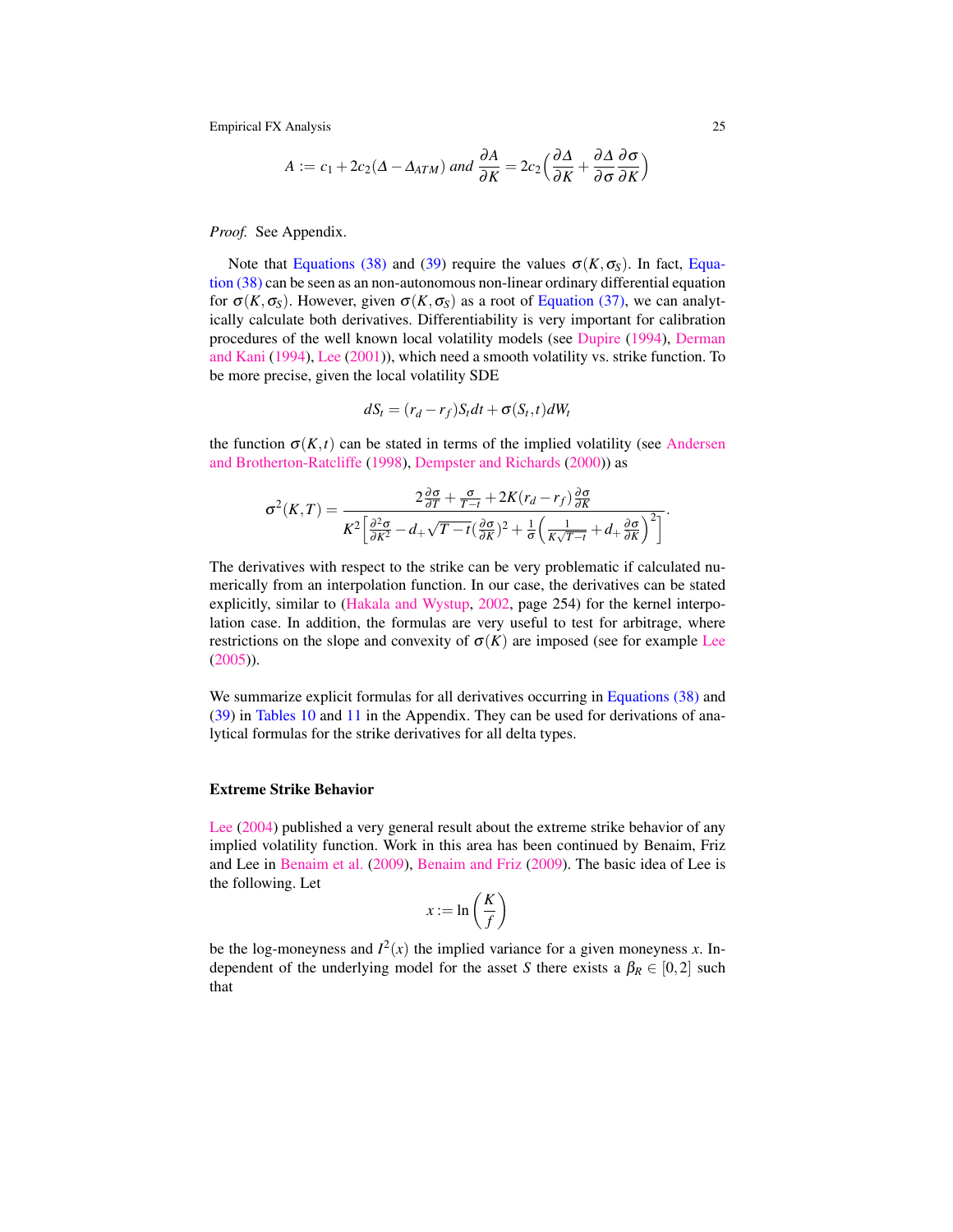26 Dimitri Reiswich, Uwe Wystup

$$
\beta_R := \limsup_{x \to \infty} \frac{I^2(x)}{|x|/T}.
$$

A very important result is that the number  $\beta_R$  is directly related to the highest finite moment of the underlying *S* at time *T* such that  $\beta_R$  can be stated more explicitly depending on the model. Define

$$
\tilde{p}:=\sup\{p: E(S_T^{1+p})<\infty.\}
$$

then we have

$$
\beta_R = 2 - 4(\sqrt{\tilde{p}^2 + \tilde{p}} - \tilde{p}),
$$

where the right hand expression is to be read as zero in the case  $\tilde{p} = \infty$ . A similar expression can be obtained for  $x \rightarrow -\infty$ . Consequently, the modeling of the implied volatility function in the delta space can not be arbitrarily, since Lee's extreme strike behavior has to be fulfilled. In the Appendix, we prove the following extreme strike behavior for the simplified parabolic formula:

$$
\lim_{x \to \infty} \sigma(\Delta_S(x), \sigma_S) = \sigma_{ATM} - c_1 \Delta_{ATM} + c_2 \Delta_{ATM}^2,
$$
\n(40)

which is a constant. Similarly,

$$
\lim_{x \to -\infty} \sigma(\Delta_S(x), \sigma_S) = \sigma_{ATM} + c_1 (e^{-r_f \tau} - \Delta_{ATM}) + c_2 (e^{-r_f \tau} - \Delta_{ATM})^2, \qquad (41)
$$

which is again a constant. Equivalent results can be derived for the forward delta and the premium-adjusted versions. Consequently, the simplified formula implies a constant extrapolation, which is consistent with Lee's moment formula. The constant extrapolation implies that

$$
\lim_{x \to \infty} \frac{I(x)}{\sqrt{|x|/T}} = 0 = \lim_{x \to -\infty} \frac{I(x)}{\sqrt{|x|/T}}.
$$

This is only consistent, if

$$
\sup\{p: E(S_T^{p+1}) < \infty\} = \infty
$$

e.g. all moments of the underlying at time *T* are finite. Although the simplified parabolic formula has been derived with a rather heuristic argumentation, it is only consistent if the underlying that generates such a volatility smile has finite moments of all orders.

## Potential Problems

Potential numerical issues may arise due to the following:

1. [Formula \(34\)](#page-21-1) is not restricted to yield positive values.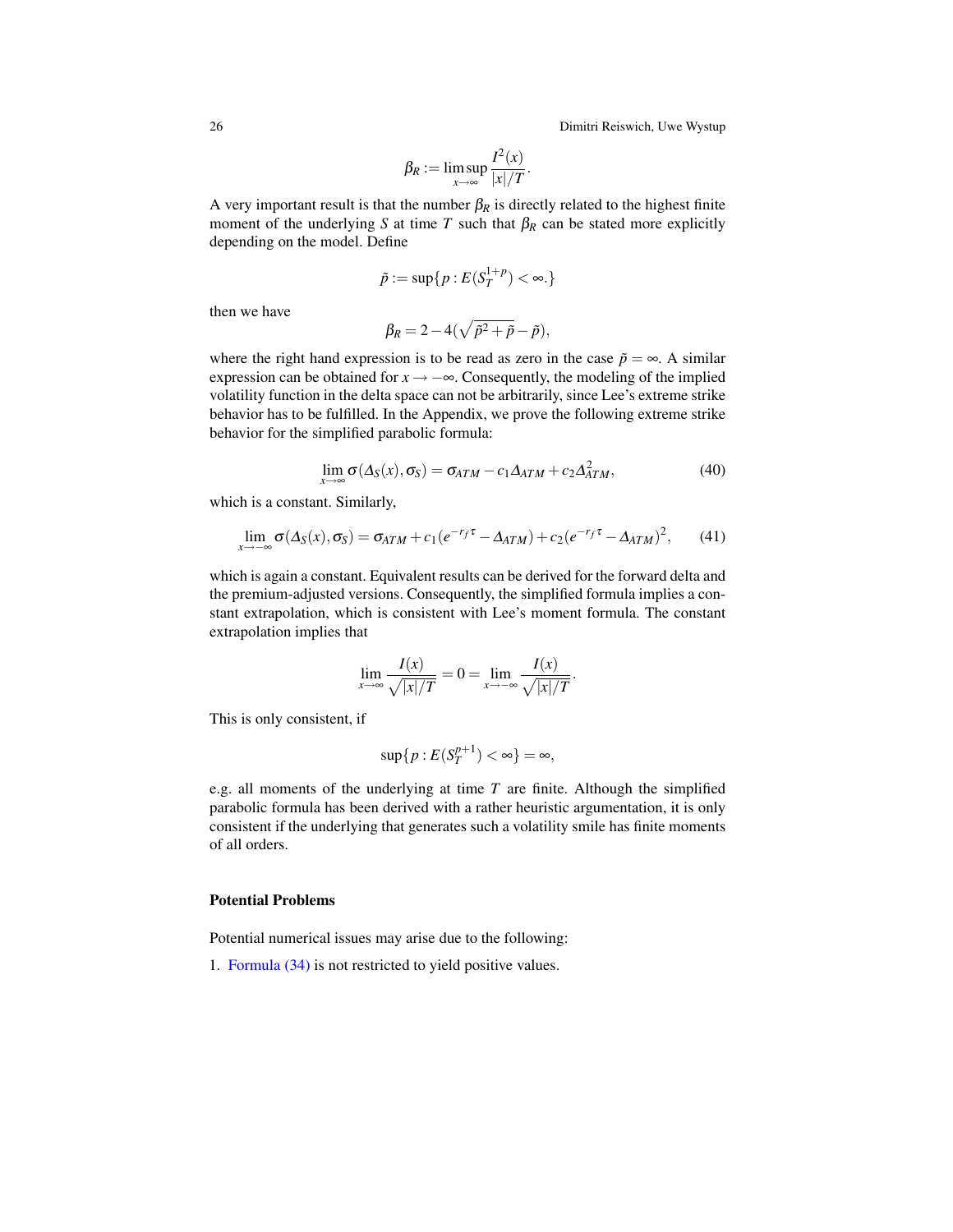- 2. A root for [Equation \(37\)](#page-23-2) might not exist. We do not know how large *U*,*W* are and whether a volatility can be found for any strike *K*.
- 3. The denominator in equation system  $(35)$  can be zero.
- 4. A root for [Equation \(36\)](#page-22-2) might not exist.

The question arises, how often these problems occur in the daily market calibration. We have analyzed the occurrence of the problems above based on market data published on Bloomberg, where  $\sigma_{ATM}$ , $\sigma_{10-RR}$ ,  $\sigma_{25-RR}$  and  $\sigma_{10-S-O}$ ,  $\sigma_{25-S-O}$  volatilities are quoted. We have considered the currencies EUR, GBP, JPY, CHF, CAD and AUD, which account for 88% of the worldwide traded OTC derivative notion-als<sup>[6](#page-27-0)</sup>. The data is summarized in [Figure \(9\).](#page-27-1) The volatilities are quoted for maturities of 1,3,6,9 and 12 months. The delta types for all maturities below 9 months are spot deltas for the currency pairs EURUSD, GBPUSD, AUDUSD and premiumadjusted spot deltas for the currency pairs USDJPY, USDCHF, USDCAD. For the 12 month maturity, the first currency group uses forward deltas, while the second one uses premium-adjusted forward deltas. All currencies use the forward delta neutral straddle as the at-the-money convention. We have performed a daily calibration

| Table 9: FX Data Summary |
|--------------------------|
|                          |

<span id="page-27-1"></span>

|                                            | <b>EURUSD</b> | <b>GRPUSD</b> | USDJPY                                                                                                                                         | <b>USDCHF</b> | <b>USDCAD</b> | – AUDUSD |
|--------------------------------------------|---------------|---------------|------------------------------------------------------------------------------------------------------------------------------------------------|---------------|---------------|----------|
| Begin Date<br><b>End Date</b><br>Data Sets | 5834          | 5780          | 03.10.2003 03.10.2003 03.10.2003 05.01.2006 03.10.2003 03.10.2003<br>20.01.2009 20.01.2009 20.01.2009 20.01.2009 20.01.2009 20.01.2009<br>6126 | 3849          | 5775          | 5961     |

to market data for all maturities and currencies. The calibrations were performed to the 0.25∆ and 0.10∆ quotes separately. Then we have tested for problems occurring within a  $\pm 0.10\Delta$  range. A check for a zero denominator in equation system [\(35\)](#page-21-2) has been performed. Finally, we checked the existence of a root for the implied problem [\(37\)](#page-23-2). In none of the more than 30,000 calibrations did we observe any of the first three problems. We thus conclude, that the method is very robust in the daily calibration.

However, the calibration failed 6 times (in more than 30,000 calibrations) in the root searching procedure for [Equation \(36\).](#page-22-2) This happened for the  $0.10\Delta$  case for the extremely skewed currency pair JPYUSD, where risk reversals of 19% and more were observed in the extreme market scenarios following the financial crisis. The calibration procedure is more robust than other methods which have shown more than 300 failures in some cases. Also, it is not obvious whether any smile function can match the market quotes in these extreme scenarios. These issues will be covered in future research.

<span id="page-27-0"></span><sup>6</sup> Based on data as of December 2008, published by the Bank for International Settlements on www.bis.org/publ/qtrpdf/r\_qa0906.pdf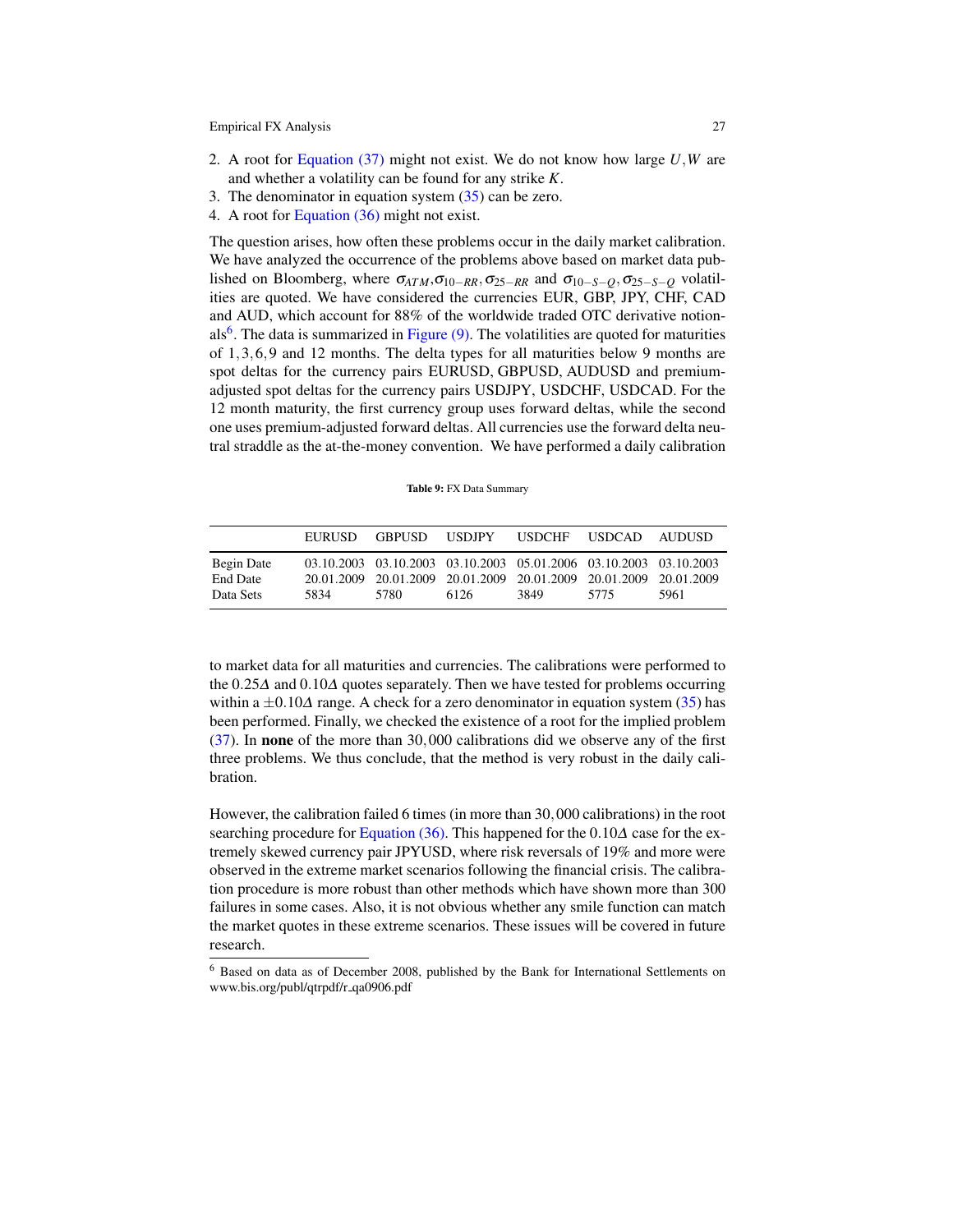# 2 Conclusion

We have introduced various delta and at-the-money quotations commonly used in FX option markets. The delta types are FX-specific, since the option can be traded in both currencies. The various at-the-money quotations have been designed to account for large interest rate differentials or to enforce an efficient trading of positions with a pure vega exposure. We have then introduced the liquid market instruments that parametrize the market and have shown which information they imply. Finally, we derived a new formula that accounts for FX specific market information and can be used to employ an efficient market calibration.

Follow-up research will compare the robustness and potential problems of different smile calibration procedures by using empirical data. Also, potential calibration problems in extreme market scenarios will be analyzed.

# Acknowledgments

We would like to thank Travis Fisher, Boris Borowski, Andreas Weber, Jürgen Hakala and Ian Clark for their helpful comments.

# 3 Appendix

To reduce the notation, we will drop the dependence of  $\sigma(\Delta, \sigma_S)$  on  $\sigma_S$  in the following proofs and write  $\sigma(\Delta)$  instead.

*Proof (Simplified Parabolic Formula).* We will construct a parabola in the call delta space such that the following restrictions are met

<span id="page-28-0"></span>
$$
\sigma(\Delta_{ATM}) = \sigma_{ATM},
$$
  
\n
$$
\sigma(\tilde{\Delta}) = \sigma_{ATM} + \frac{1}{2}\sigma_R + \sigma_S,
$$
  
\n
$$
\sigma(a - \tilde{\Delta}) = \sigma_{ATM} - \frac{1}{2}\sigma_R + \sigma_S.
$$
\n(42)

For example, in the forward delta case we would have  $a = 1$ . Given  $\tilde{\Delta} = 0.25$ , the call delta corresponding to a put delta of  $-0.25$  would be  $1 - 0.25 = 0.75$ . The equation system is set up such that

$$
\sigma_S = \frac{\sigma(\tilde{\Delta}) + \sigma(a - \tilde{\Delta})}{2} - \sigma_{ATM}.
$$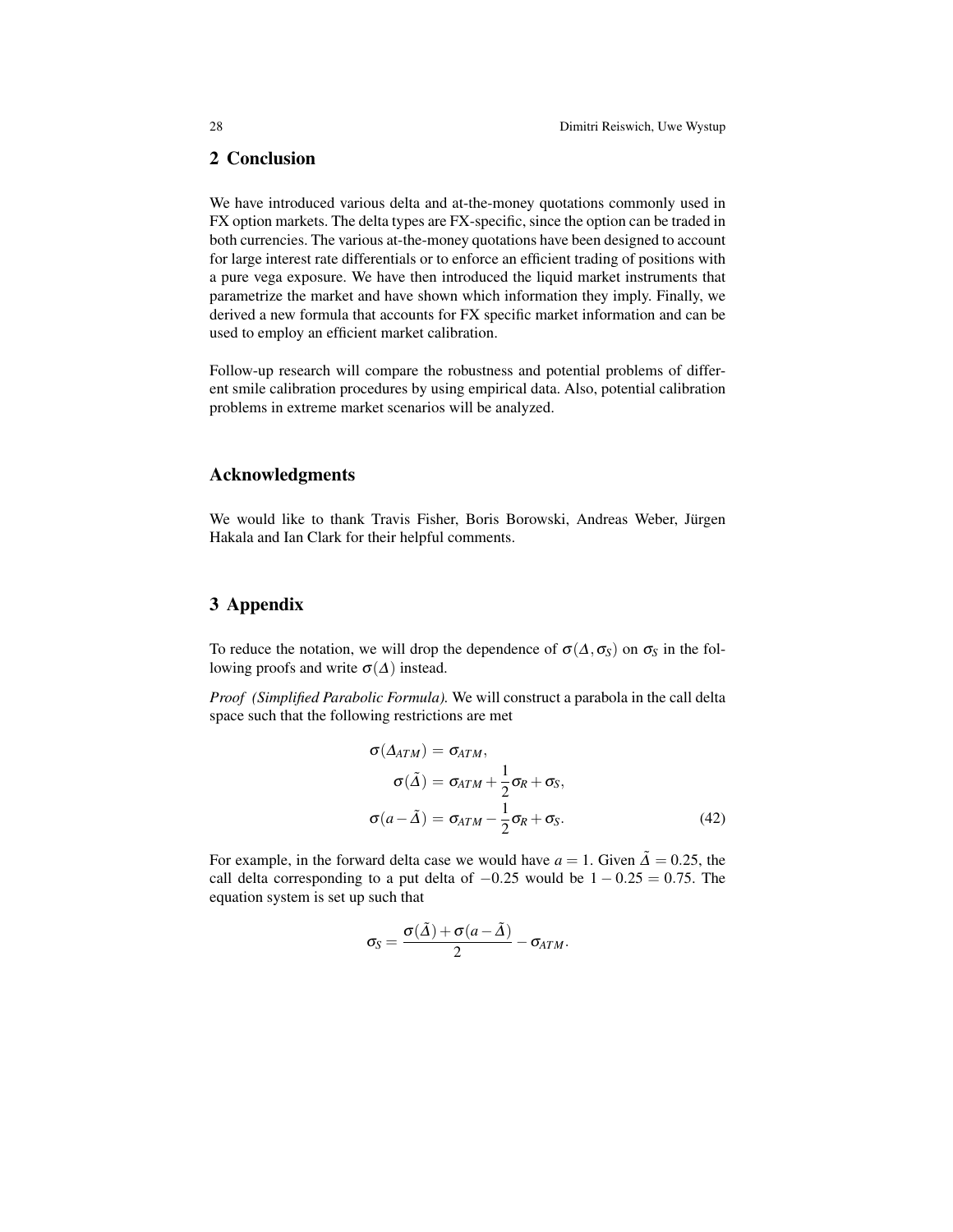One can see that  $\sigma_s$  measures the smile convexity, as it is the difference of the average of the out-of-the-money and in-the-money volatilities compared to the atthe-money volatility. The restriction set [\(42\)](#page-28-0) ensures that

$$
\sigma(\tilde{\Delta}) - \sigma(a - \tilde{\Delta}) = \sigma_R \tag{43}
$$

is fulfilled by default. Given the parabolic setup

$$
\sigma(\overline{\Delta}) = \sigma_{ATM} + c_1(\overline{\Delta} - \Delta_{ATM}) + c_2(\overline{\Delta} - \Delta_{ATM})^2,
$$

one can solve for  $c_1, c_2$  such that Equation system  $(42)$  is fulfilled. This is a well defined problem: a system of two linear equations in two unknowns.  $\Box$ 

*Proof (Existence of a Volatility vs Strike Function).* The simplified parabolic function has the following form

$$
\sigma(\Delta, \sigma_S) = \sigma_{ATM} + c_1(\Delta - \Delta_{ATM}) + c_2(\Delta - \Delta_{ATM})^2.
$$
 (44)

First of all, note that  $\Delta(K,\sigma)$  is continuously differentiable with respect to both variables for all delta types. Define  $F : \mathbb{R}^+ \times \mathbb{R}^+ \to \mathbb{R}$  to be

$$
F(K,\sigma) = \sigma_{ATM} + c_1(\Delta(K,\sigma) - \Delta_{ATM}) + c_2(\Delta(K,\sigma) - \Delta_{ATM})^2 - \sigma \tag{45}
$$

with  $\Delta(K, \sigma)$  being one of the four deltas introduced before. The proof is a straightforward application of the implicit function theorem. Note that  $F(K_{ATM}, \sigma_{ATM}) = 0$ is given by default. As already stated, the function  $F$  is differentiable with respect to the strike and volatility. Deriving with respect to volatility yields

$$
\frac{\partial F}{\partial \sigma} = c_1 \frac{\partial \Delta}{\partial \sigma} + 2c_2 (\Delta - \Delta_{ATM}) \frac{\partial \Delta}{\partial \sigma} - 1.
$$
 (46)

From this derivation we have

$$
\frac{\partial F}{\partial \sigma}(K_{ATM}, \sigma_{ATM}) = c_1 \frac{\partial \Delta}{\partial \sigma}(K_{ATM}, \sigma_{ATM}) - 1, \qquad (47)
$$

which is different from zero by assumption of the theorem. Consequently, the implicit function theorem implies the existence of a differentiable function *f* and an open neighborhood  $U \times W \subseteq \mathbb{R}^+ \times \mathbb{R}^+$  with  $K_{ATM} \in U$ ,  $\sigma_{ATM} \in W$  such that

$$
F(K,\sigma)=0 \Leftrightarrow \sigma=f(K) \text{ for } (K,\sigma)\in U\times W.
$$

The first derivative is defined on *U* and given by

$$
\frac{\partial f}{\partial K} = -\frac{\frac{\partial F}{\partial K}}{\frac{\partial F}{\partial \sigma}} \text{ for } K \in U,
$$

which can be calculated in a straightforward way. The function  $f(K)$  is denoted as  $\sigma(K)$  in the theorem. The second derivative can be derived in a straightforward way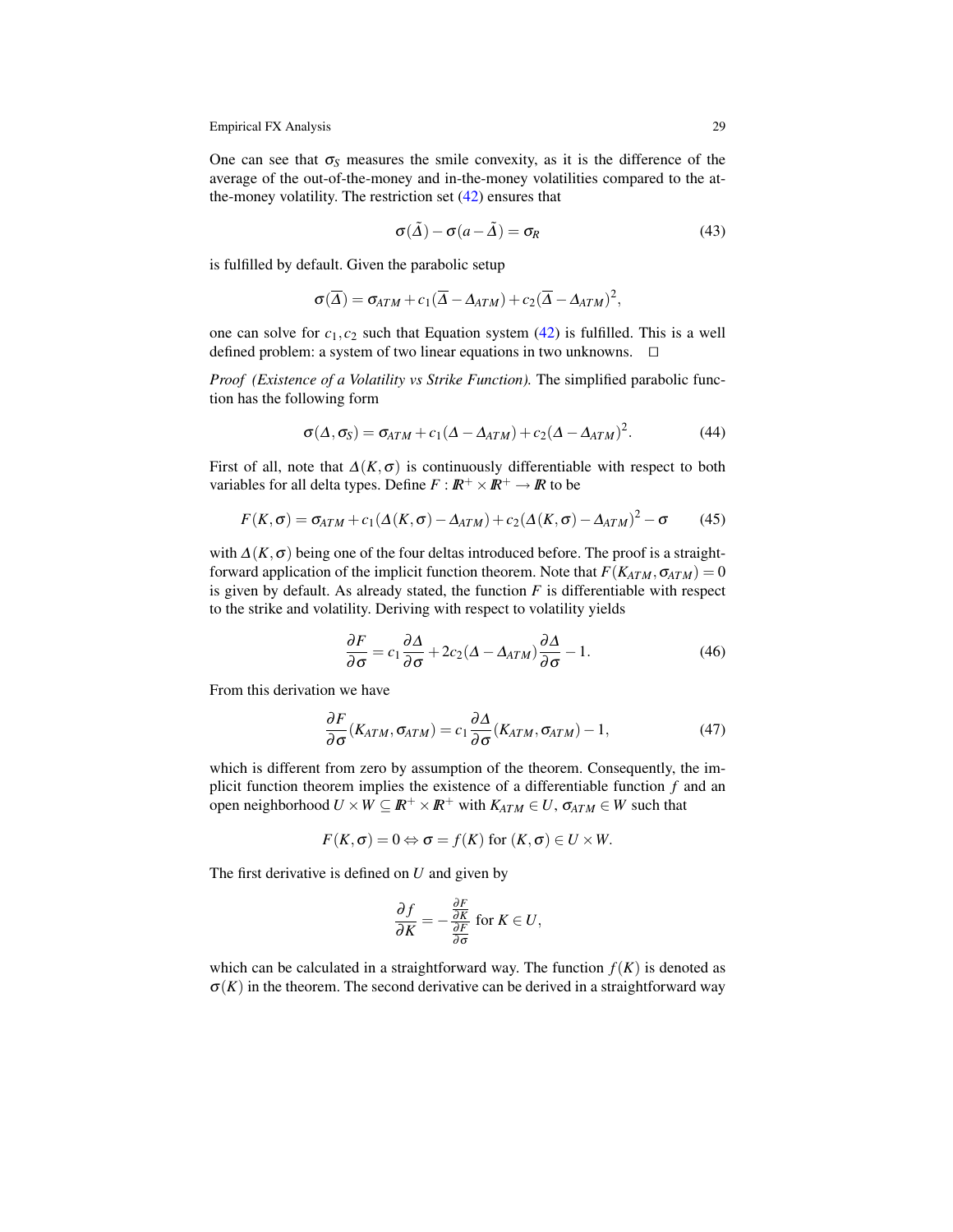by remembering, that the volatility depends on the strike. This completes the proof.  $\Box$ 

*Proof (Extreme Strike Behavior of Simplified Parabolic Interpolation).* Let

$$
x := \log\left(\frac{K}{f}\right)
$$

be the log moneyness. The terms  $d_{\pm}$  can be rewritten as

$$
d_{\pm}(x) := \frac{-x \pm \frac{1}{2}\sigma^2 \tau}{\sigma \sqrt{\tau}}
$$

We then have:

$$
\lim_{x \to \infty} N(d_{\pm}(x)) = 0,\tag{48}
$$

.

$$
\lim_{x \to -\infty} N(d_{\pm}(x)) = 1.
$$
\n(49)

The  $c_1, c_2$  terms are constants. Consequently, for the spot delta we derive:

$$
\lim_{x \to \infty} \sigma(\Delta(x), \sigma_S) = \sigma_{ATM} - c_1 \Delta_{ATM} + c_2 \Delta_{ATM}^2,
$$
\n(50)

which is a constant. Similarly,

$$
\lim_{x \to -\infty} \sigma(\Delta(x), \sigma_S) = \sigma_{ATM} + c_1 (e^{-r_f \tau} - \Delta_{ATM}) + c_2 (e^{-r_f \tau} - \Delta_{ATM})^2, \qquad (51)
$$

which is again a constant. Equivalent results can be derived for the forward delta. The next analysis discusses the premium adjusted forward delta case; the spot premium adjusted case is similar. Rewriting the premium adjusted forward delta in terms of the log moneyness *x* yields

$$
\Delta_{fpa} = e^x N(d_-(x)) = e^x N\left(-\left[\frac{x+\frac{1}{2}\sigma^2\tau}{\sigma\sqrt{\tau}}\right]\right) = e^x - e^x N\left(\frac{x+\frac{1}{2}\sigma^2\tau}{\sigma\sqrt{\tau}}\right).
$$

Consequently, we have

$$
\lim_{x \to \infty} \Delta_{f,pa}(x) = 0 = \lim_{x \to -\infty} \Delta_{f,pa}(x).
$$

This implies that

$$
\lim_{x \to \infty} \sigma(\Delta_{f,pa}(x), \sigma_S) = \sigma_{ATM} - c_1 \Delta_{ATM} + c_2 \Delta_{ATM}^2 = \lim_{x \to -\infty} \sigma(\Delta_{f,pa}(x), \sigma_S). \tag{52}
$$

Note, that this limit differs from the spot delta case, since the terms *a* and ∆*ATM* are different.  $\square$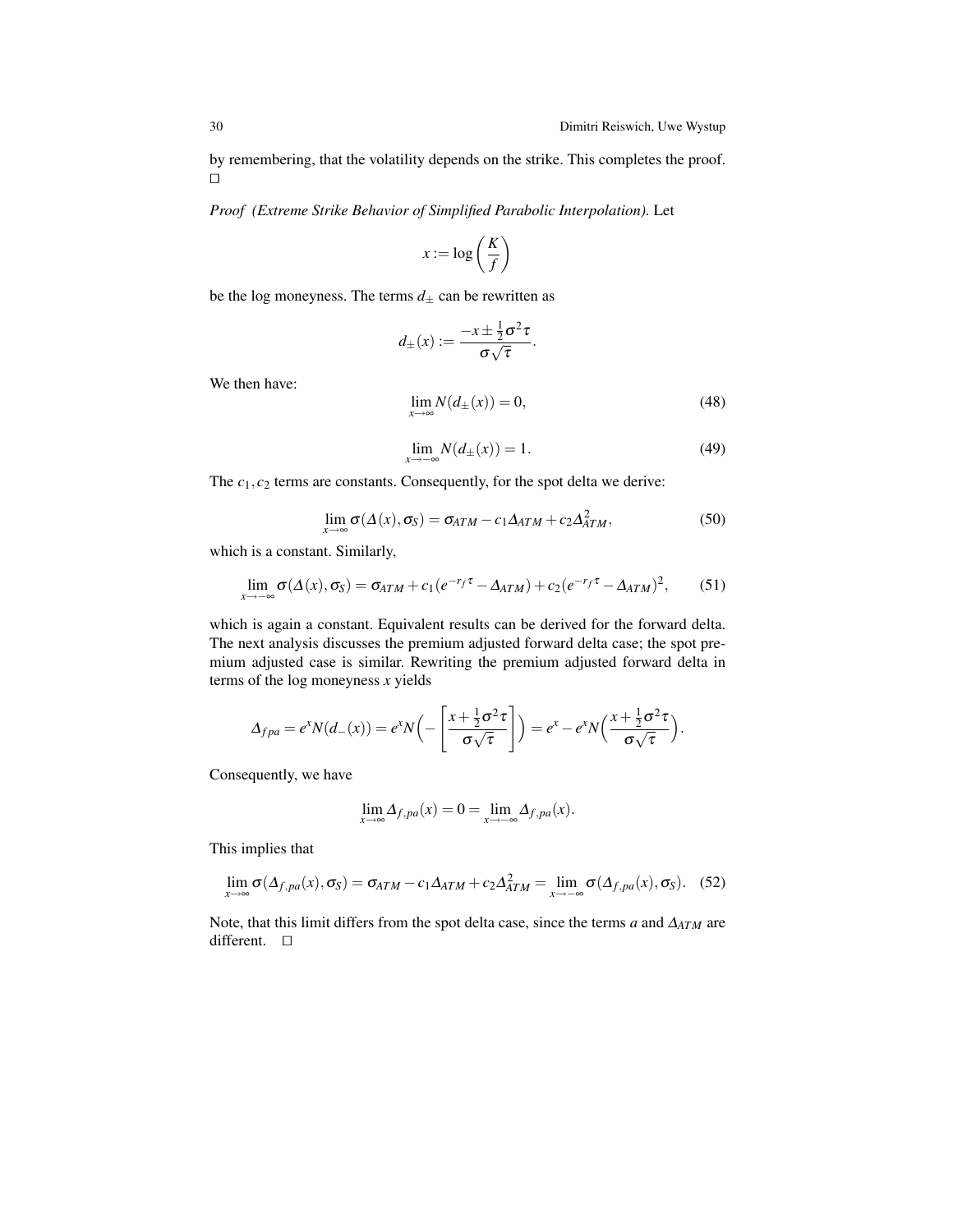<span id="page-31-3"></span>

|                 | $\partial K$                                                       | $\partial \sigma$             | $\partial K^2$                                                                                                                                                                                                                                                                                       |
|-----------------|--------------------------------------------------------------------|-------------------------------|------------------------------------------------------------------------------------------------------------------------------------------------------------------------------------------------------------------------------------------------------------------------------------------------------|
| $\Delta_S$      | $-\frac{e^{-r_f\tau}n(d_+)}{\sigma\sqrt{\tau}K}$                   |                               | $-\frac{e^{-r_f\tau}n(d_+)d_-}{\sigma}\left[\begin{array}{c}e^{-r_f\tau}n(d_+)\\ \frac{\sigma\sqrt{\tau}K^2}{\sigma\sqrt{\tau}K^2}-\frac{e^{-r_f\tau}n(d_+)d_+}{\sigma^2\tau K^2}\end{array}\right]$                                                                                                 |
|                 |                                                                    |                               | $\Delta_{S,p a} \left  \frac{\phi e^{-r_f \tau} N(\phi d_-)}{f} - \frac{e^{-r_f \tau} n(d_-)}{f \sigma \sqrt{\tau}} \right  - \frac{e^{-r_f \tau} K n(d_-) d_+}{f \sigma} \left  - \frac{e^{-r_f \tau} n(d_-)}{f \sigma \sqrt{\tau} K} - \frac{e^{-r_f \tau} n(d_-) d_-}{f K \sigma^2 \tau} \right $ |
| $\varDelta_f$   | $-\frac{n(d_+)}{\sigma\sqrt{\tau}K}$                               | $-\frac{n(d_+)d_-}{\sigma}$   | $\frac{n(d_+)}{\sigma\sqrt{\tau}K^2}-\frac{n(d_+)d_+}{\sigma^2\tau K^2}$                                                                                                                                                                                                                             |
| $\Delta_{f,pa}$ | $\frac{\phi N(\phi d_-)}{f} = \frac{n(d_-)}{f \sigma \sqrt{\tau}}$ | $-\frac{Kn(d_-)d_+}{f\sigma}$ | $-\frac{n(d_-)}{f\sigma\sqrt{\tau}K}-\frac{n(d_-)d_-}{fK\sigma^2\tau}$                                                                                                                                                                                                                               |

Table 10: Partial Delta Derivatives I

<span id="page-31-4"></span>

|                  | ∂К∂σ                                                                                                                                                                                | $\partial \sigma^2$                                                                                       |
|------------------|-------------------------------------------------------------------------------------------------------------------------------------------------------------------------------------|-----------------------------------------------------------------------------------------------------------|
| $\Delta_{\rm S}$ | $\frac{e^{-r_f\tau}n(d_+)\left(1-d_+d_-\right)}{\sigma^2\sqrt{\tau}K}$                                                                                                              | $\left  \begin{array}{cc} e^{-r_f \tau} n(d_+)(d_--d_+d_-d_-+d_+) \\ \hline \sigma^2 \end{array} \right $ |
|                  | $\Delta_{S,pa}\left \frac{e^{-r_f\tau}n(d_-)\left(-d_+\sigma\sqrt{\tau}+1-d_-d_+ \right)}{f\sigma^2\sqrt{\tau}}\right \frac{e^{-r_f\tau}\kappa n(d_-)(d_+-d-d+d_++d_-)}{f\sigma^2}$ |                                                                                                           |
| $\varDelta_f$    | $\frac{n(d_+)\left(1-d_+d_-\right)}{\sigma^2\sqrt{\tau}K}$                                                                                                                          | $\frac{n(d_{+})(d_{-}-d_{+}d_{-}d_{-}+d_{+})}{\sigma^{2}}$                                                |
| $\Delta_{f,pa}$  | $\frac{n(d_-)\left(-d_+\sigma\sqrt{\tau}+1-d_-d_+\right)}{f\sigma^2\sqrt{\tau}}$                                                                                                    | $\frac{Kn(d_-)(d_+ - d_- d_+ d_+ + d_-)}{f\sigma^2}$                                                      |

Table 11: Partial Delta Derivatives II

# **References**

- <span id="page-31-2"></span>Andersen, L. and R. Brotherton-Ratcliffe, "The equity option volatility smile: an implicit finite-difference approach," *Journal of Computational Finance*, 1998, *1* (2), 5–37.
- <span id="page-31-1"></span>Balland, P., "Deterministic implied volatility models," *Quantitative Finance*, 2002, *2* (1), 31–44.
- <span id="page-31-0"></span>Beier, C.C. and C. Renner, "Foreign Exchange Options: Delta- and At-the-money Conventions," in "Encyclopedia of Quantitative Finance (Rama Cont and Peter